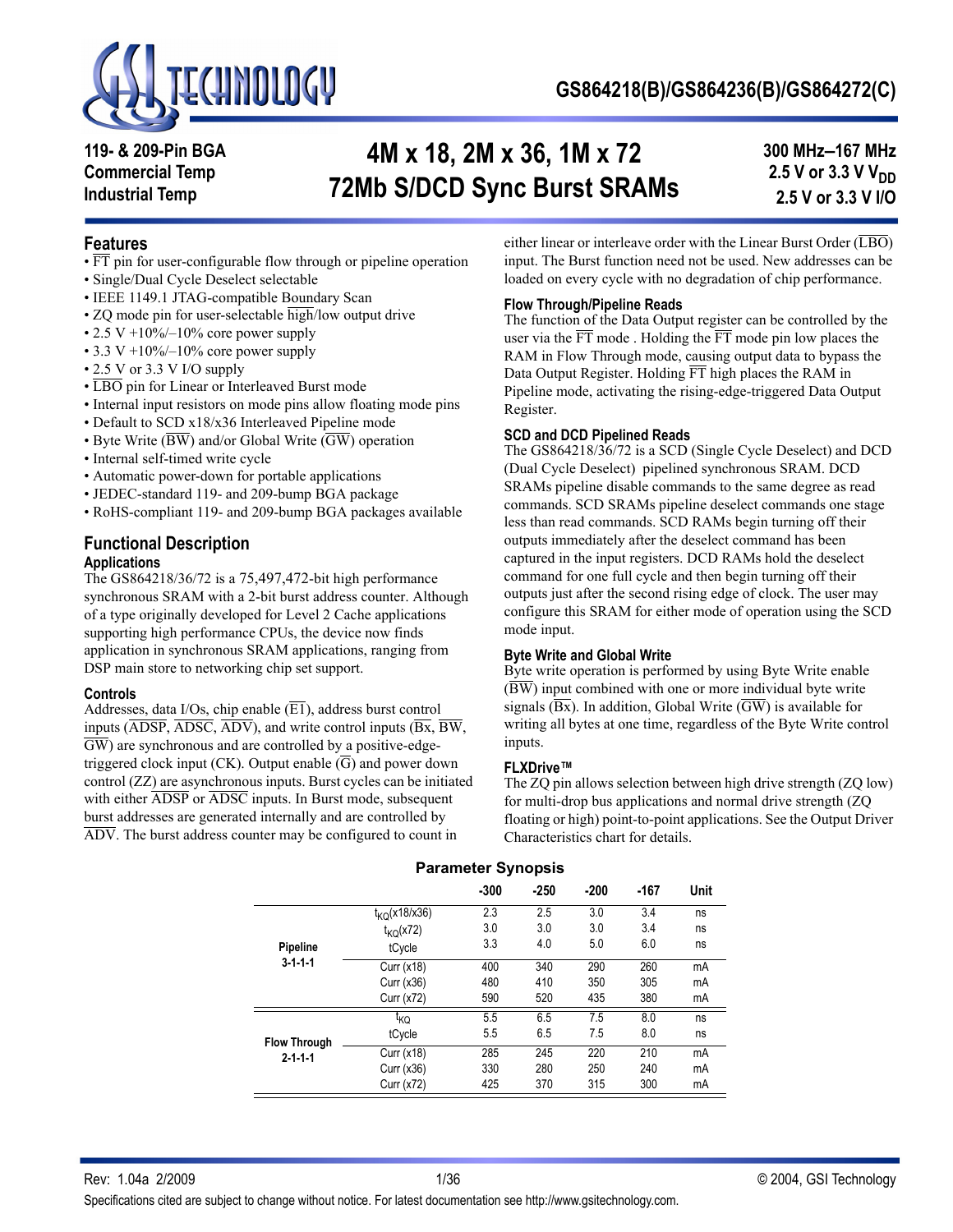

# **GS864218(B)/GS864236(B)/GS864272(C)**

|             |             |              |                  |                  |                         | 209-Bump BGA-x72 Common I/O-Top View (Package C) |                       |                  |                        |             |                |              |
|-------------|-------------|--------------|------------------|------------------|-------------------------|--------------------------------------------------|-----------------------|------------------|------------------------|-------------|----------------|--------------|
|             | 1           | $\mathbf{2}$ | $\mathbf{3}$     | 4                | $\overline{\mathbf{5}}$ | $\bf 6$                                          | $\overline{7}$        | 8                | 9                      | 10          | 11             |              |
| A           | <b>DQG</b>  | <b>DQG</b>   | A                | E <sub>2</sub>   | <b>ADSP</b>             | <b>ADSC</b>                                      | <b>ADV</b>            | E3               | А                      | <b>DQB</b>  | <b>DQB</b>     | A            |
| B           | <b>DQG</b>  | <b>DQG</b>   | BC               | $\overline{BG}$  | NC                      | $\overline{BW}$                                  | A                     | $\overline{BB}$  | BF                     | <b>DQB</b>  | <b>DQB</b>     | B            |
| $\mathsf C$ | <b>DQG</b>  | <b>DQG</b>   | $\overline{BH}$  | BD               | NC                      | E1                                               | NC                    | $\overline{BE}$  | $\overline{BA}$        | <b>DQB</b>  | DQB            | $\mathsf C$  |
| D           | <b>DQG</b>  | <b>DQG</b>   | $V_{SS}$         | NC               | NC                      | $\overline{\mathbb{G}}$                          | $\overline{GW}$       | NC               | $V_{SS}$               | DQB         | DQB            | D            |
| E           | <b>DQPG</b> | <b>DQPC</b>  | V <sub>DDQ</sub> | V <sub>DDQ</sub> | $V_{DD}$                | $V_{DD}$                                         | $V_{DD}$              | V <sub>DDQ</sub> | V <sub>DDQ</sub>       | <b>DQPF</b> | <b>DQPB</b>    | E            |
| F           | <b>DQc</b>  | <b>DQc</b>   | $V_{SS}$         | $V_{SS}$         | <b>V<sub>SS</sub></b>   | ZQ                                               | <b>V<sub>SS</sub></b> | $V_{SS}$         | <b>V<sub>SS</sub></b>  | <b>DQF</b>  | <b>DQF</b>     | F            |
| G           | <b>DQc</b>  | <b>DQc</b>   | V <sub>DDQ</sub> | V <sub>DDQ</sub> | <b>V<sub>DD</sub></b>   | <b>MCH</b>                                       | V <sub>DD</sub>       | V <sub>DDQ</sub> | V <sub>DDQ</sub>       | <b>DQF</b>  | <b>DQF</b>     | G            |
| Н           | <b>DQc</b>  | DQC          | $V_{SS}$         | $V_{SS}$         | $V_{SS}$                | <b>MCL</b>                                       | $V_{SS}$              | $V_{SS}$         | $V_{SS}$               | <b>DQF</b>  | <b>DQF</b>     | $\mathsf{H}$ |
| J           | <b>DQc</b>  | <b>DQc</b>   | V <sub>DDQ</sub> | V <sub>DDQ</sub> | $V_{DD}$                | <b>MCL</b>                                       | $V_{DD}$              | V <sub>DDQ</sub> | <b>V<sub>DDQ</sub></b> | <b>DQF</b>  | <b>DQF</b>     | J            |
| Κ           | NC          | NC           | ${\sf C}{\sf K}$ | NC               | $V_{SS}$                | <b>MCL</b>                                       | $V_{SS}$              | <b>NC</b>        | NC                     | NC          | NC             | K            |
| L           | <b>DQH</b>  | <b>DQH</b>   | V <sub>DDQ</sub> | V <sub>DDQ</sub> | $V_{DD}$                | 戸.                                               | $V_{DD}$              | V <sub>DDQ</sub> | $V_{DDQ}$              | <b>DQA</b>  | <b>DQA</b>     | L            |
| ${\sf M}$   | <b>DQH</b>  | <b>DQH</b>   | $V_{SS}$         | $V_{SS}$         | $V_{SS}$                | <b>MCL</b>                                       | $V_{SS}$              | $V_{SS}$         | $V_{SS}$               | <b>DQA</b>  | <b>DQA</b>     | M            |
| N           | <b>DQH</b>  | <b>DQH</b>   | $V_{DDQ}$        | V <sub>DDQ</sub> | $V_{DD}$                | SCD                                              | $V_{DD}$              | V <sub>DDQ</sub> | V <sub>DDQ</sub>       | <b>DQA</b>  | <b>DQA</b>     | $\mathsf{N}$ |
| P           | <b>DQH</b>  | <b>DQH</b>   | $V_{SS}$         | $V_{SS}$         | $V_{SS}$                | ΖZ                                               | $V_{SS}$              | $V_{SS}$         | $V_{SS}$               | <b>DQA</b>  | <b>DQA</b>     | ${\sf P}$    |
| R           | <b>DQPD</b> | <b>DQPH</b>  | V <sub>DDQ</sub> | V <sub>DDQ</sub> | $V_{DD}$                | $V_{DD}$                                         | $V_{DD}$              | V <sub>DDQ</sub> | V <sub>DDQ</sub>       | <b>DQPA</b> | <b>DQPE</b>    | $\mathsf{R}$ |
| $\mathsf T$ | <b>DQD</b>  | <b>DQD</b>   | $V_{SS}$         | NC               | NC                      | <b>LBO</b>                                       | NC                    | NC               | $V_{SS}$               | DQE         | $\mathsf{DQE}$ | $\mathsf T$  |
| U           | <b>DQD</b>  | <b>DQD</b>   | A                | A                | А                       | $\sf A$                                          | A                     | $\mathsf{A}$     | А                      | DQE         | DQE            | U            |
| V           | <b>DQD</b>  | <b>DQD</b>   | A                | A                | Α                       | A1                                               | A                     | A                | А                      | DQE         | DQE            | $\sf V$      |
| W           | <b>DQD</b>  | <b>DQD</b>   | <b>TMS</b>       | TDI              | A                       | $\mathsf{A}0$                                    | A                     | <b>TDO</b>       | <b>TCK</b>             | DQE         | DQE            | W            |

11 x 19 Bump BGA-14 x 22 mm<sup>2</sup> Body-1 mm Bump Pitch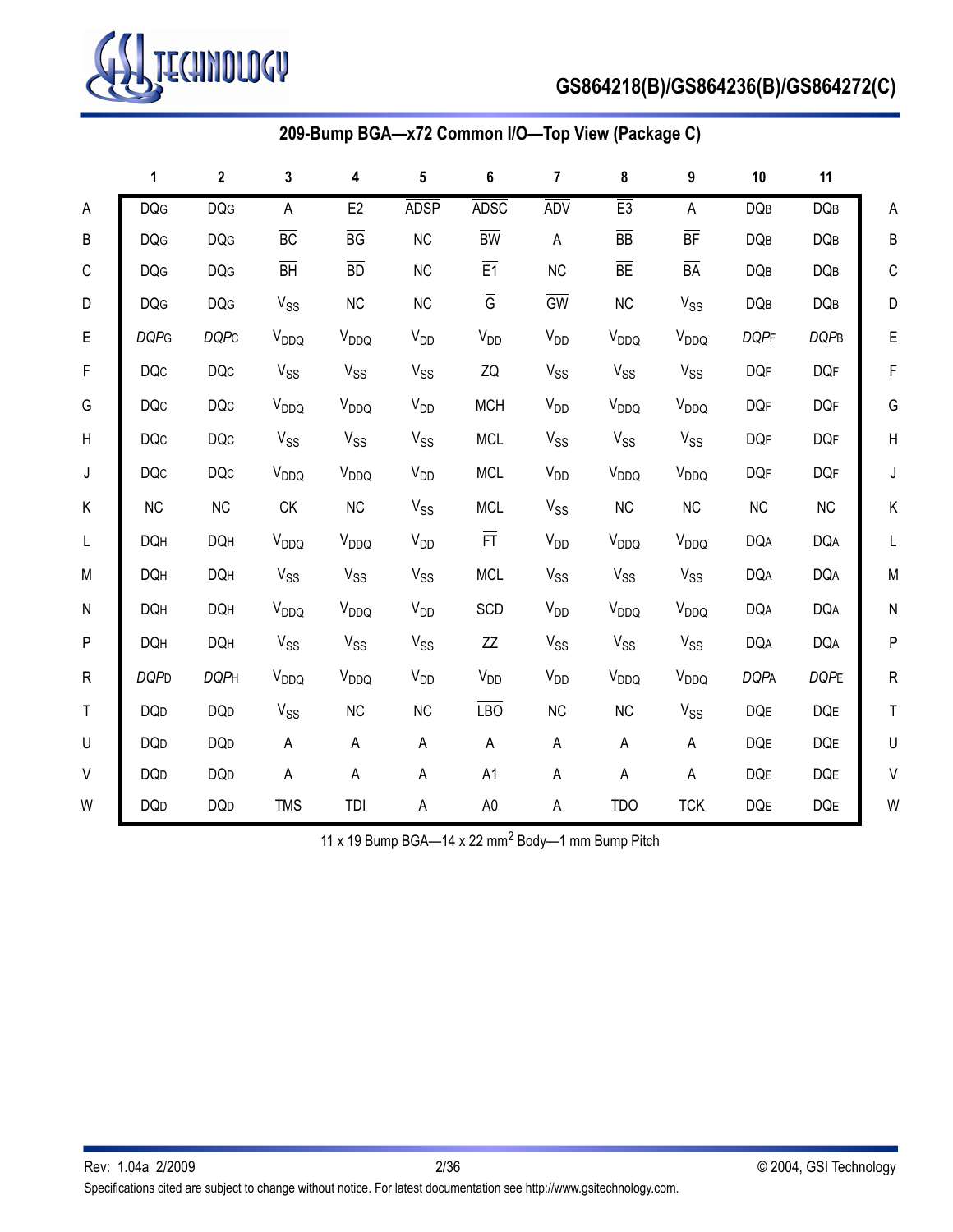

# **GS864272 209-Bump BGA Pin Description**

| <b>Symbol</b>                                                                                              | <b>Type</b>  | <b>Description</b>                                                                                         |
|------------------------------------------------------------------------------------------------------------|--------------|------------------------------------------------------------------------------------------------------------|
| A <sub>0</sub> , A <sub>1</sub>                                                                            |              | Address field LSBs and Address Counter Preset Inputs.                                                      |
| An                                                                                                         |              | Address Inputs                                                                                             |
| <b>DQA</b><br><b>DQB</b><br><b>DQc</b><br><b>DQ</b> <sub>D</sub><br>DQE<br><b>DQF</b><br><b>DQG</b><br>DQH | I/O          | Data Input and Output pins                                                                                 |
| $\overline{B}$ A, $\overline{B}$ B                                                                         | I            | Byte Write Enable for DQA, DQB I/Os; active low                                                            |
| $\overline{B}$ c, $\overline{B}$ <sub>D</sub>                                                              |              | Byte Write Enable for DQc, DQp I/Os; active low                                                            |
| $\overline{B}$ E, $\overline{B}$ F, $\overline{B}$ G, $\overline{B}$ H                                     | $\mathbf{I}$ | Byte Write Enable for DQE, DQF, DQG, DQH I/Os; active low                                                  |
| <b>NC</b>                                                                                                  |              | No Connect                                                                                                 |
| <b>CK</b>                                                                                                  |              | Clock Input Signal; active high                                                                            |
| <b>GW</b>                                                                                                  |              | Global Write Enable-Writes all bytes; active low                                                           |
| $\overline{E_1}$                                                                                           |              | Chip Enable; active low                                                                                    |
| $\overline{E}_3$                                                                                           |              | Chip Enable; active low                                                                                    |
| E <sub>2</sub>                                                                                             | I            | Chip Enable; active high                                                                                   |
| $\overline{G}$                                                                                             |              | Output Enable; active low                                                                                  |
| <b>ADV</b>                                                                                                 |              | Burst address counter advance enable; active low                                                           |
| ADSP, ADSC                                                                                                 |              | Address Strobe (Processor, Cache Controller); active low                                                   |
| ZZ                                                                                                         | J            | Sleep Mode control; active high                                                                            |
| 亓                                                                                                          |              | Flow Through or Pipeline mode; active low                                                                  |
| $E$ <sub>LBO</sub>                                                                                         | J            | Linear Burst Order mode; active low                                                                        |
| SCD                                                                                                        |              | Single Cycle Deselect/Dual Cycle Deselect Mode Control                                                     |
| <b>MCH</b>                                                                                                 |              | Must Connect High                                                                                          |
| <b>MCL</b>                                                                                                 |              | Must Connect Low                                                                                           |
| $\overline{BW}$                                                                                            |              | Byte Enable; active low                                                                                    |
| ZQ                                                                                                         |              | FLXDrive Output Impedance Control<br>(Low = Low Impedance [High Drive], High = High Impedance [Low Drive]) |
| <b>TMS</b>                                                                                                 |              | Scan Test Mode Select                                                                                      |
| TDI                                                                                                        | I            | Scan Test Data In                                                                                          |
| <b>TDO</b>                                                                                                 | $\circ$      | Scan Test Data Out                                                                                         |
| <b>TCK</b>                                                                                                 | $\mathbf{I}$ | Scan Test Clock                                                                                            |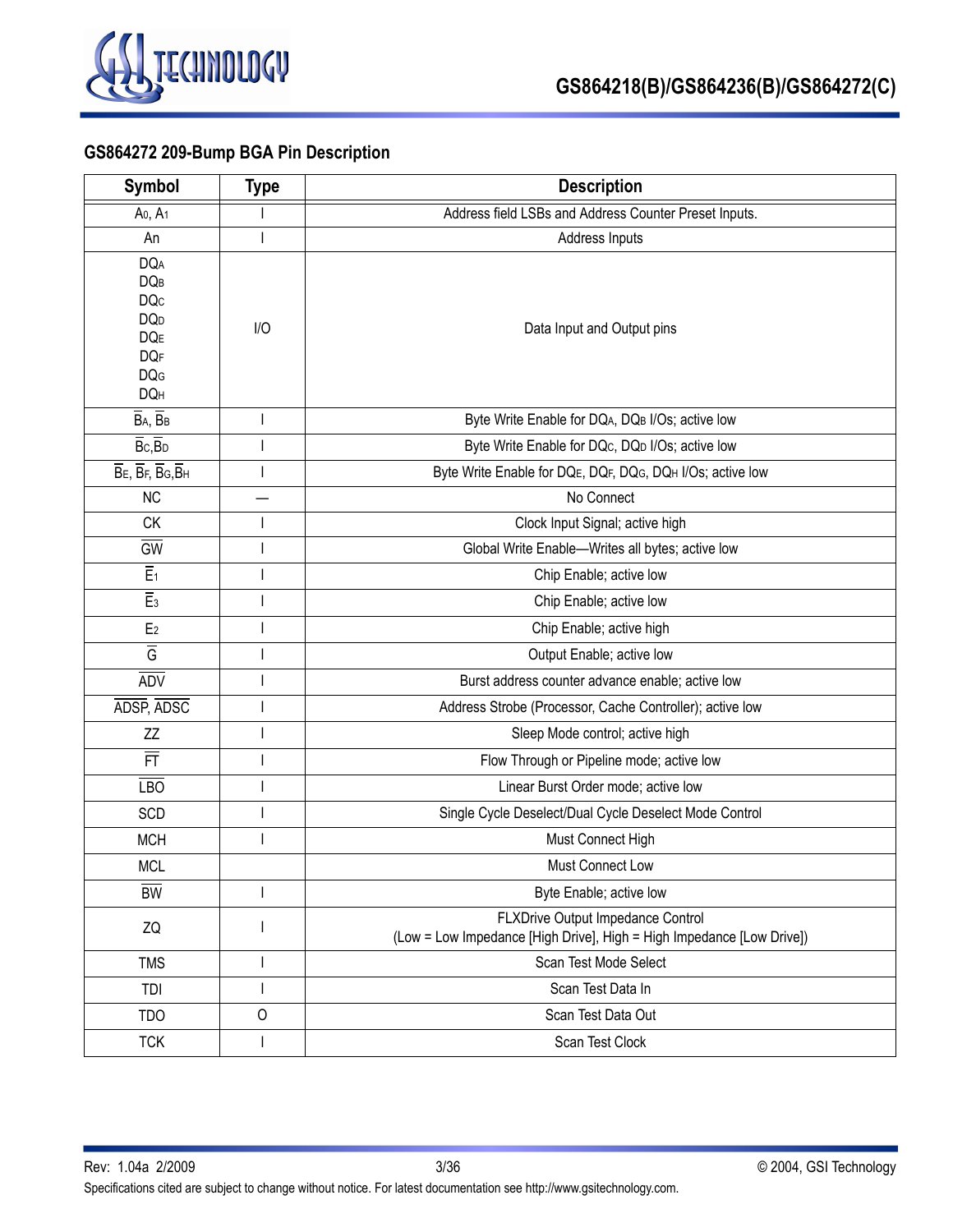

# **GS864272 209-Bump BGA Pin Description (Continued)**

| Symbol                     | Type | <b>Description</b>         |
|----------------------------|------|----------------------------|
| V <sub>DD</sub>            |      | Core power supply          |
| $\mathsf{V}_{\mathsf{SS}}$ |      | I/O and Core Ground        |
| V <sub>DDQ</sub>           |      | Output driver power supply |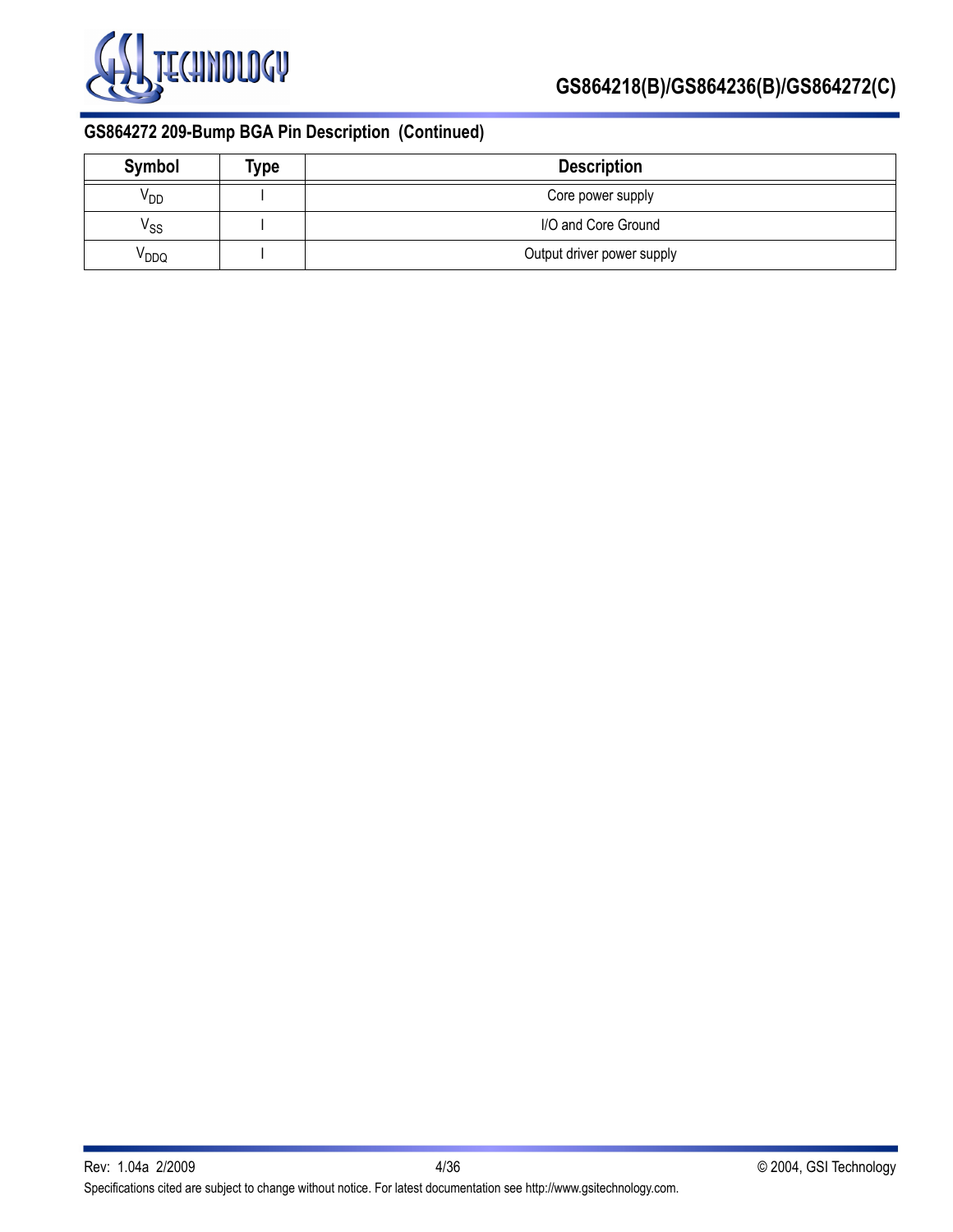

# **GS864218(B)/GS864236(B)/GS864272(C)**

|             | 1                      | $\mathbf 2$ | $\mathbf 3$                  | 4                     | 5                     | 6           | 7                |              |
|-------------|------------------------|-------------|------------------------------|-----------------------|-----------------------|-------------|------------------|--------------|
| A           | V <sub>DDQ</sub>       | A           | A                            | <b>ADSP</b>           | $\mathsf A$           | $\mathsf A$ | V <sub>DDQ</sub> | А            |
| B           | <b>NC</b>              | A           | A                            | <b>ADSC</b>           | A                     | $\sf A$     | NC               | B            |
| С           | <b>NC</b>              | A           | A                            | <b>V<sub>DD</sub></b> | A                     | $\mathsf A$ | NC               | C            |
| D           | <b>DQc</b>             | <b>DQPC</b> | V <sub>SS</sub>              | ZQ                    | <b>V<sub>SS</sub></b> | <b>DQPB</b> | DQB              | D            |
| E           | <b>DQc</b>             | <b>DQc</b>  | $V_{SS}$                     | $\overline{E1}$       | $V_{SS}$              | <b>DQB</b>  | DQB              | E            |
| F           | $V_{DDQ}$              | <b>DQc</b>  | $V_{SS}$                     | $\overline{G}$        | $V_{SS}$              | DQB         | V <sub>DDQ</sub> | $\mathsf F$  |
| G           | DQc2                   | <b>DQc</b>  | BC                           | <b>ADV</b>            | $\overline{BB}$       | <b>DQB</b>  | DQB              | G            |
| Н           | <b>DQc</b>             | <b>DQc</b>  | $V_{SS}$                     | GW                    | $V_{SS}$              | DQB         | DQB              | Н            |
| $\mathsf J$ | V <sub>DDQ</sub>       | $V_{DD}$    | <b>NC</b>                    | $V_{DD}$              | <b>NC</b>             | $V_{DD}$    | $V_{DDQ}$        | J            |
| Κ           | <b>DQD</b>             | <b>DQD</b>  | $V_{SS}$                     | CK                    | $V_{SS}$              | <b>DQA</b>  | <b>DQA</b>       | Κ            |
| L           | <b>DQD</b>             | <b>DQD</b>  | BD                           | SCD                   | BA                    | <b>DQA</b>  | <b>DQA</b>       | L            |
| М           | <b>V<sub>DDQ</sub></b> | <b>DQD</b>  | $V_{SS}$                     | $\overline{BW}$       | $V_{SS}$              | <b>DQA</b>  | $V_{DDQ}$        | M            |
| N           | <b>DQD</b>             | <b>DQD</b>  | $\ensuremath{V_{\text{SS}}}$ | A <sub>1</sub>        | $V_{SS}$              | <b>DQA</b>  | <b>DQA</b>       | N            |
| P           | <b>DQD</b>             | <b>DQPD</b> | <b>V<sub>SS</sub></b>        | A <sub>0</sub>        | <b>V<sub>SS</sub></b> | <b>DQPA</b> | <b>DQA</b>       | $\mathsf{P}$ |
| ${\sf R}$   | <b>NC</b>              | A           | $\overline{LBO}$             | V <sub>DD</sub>       | 亓                     | A           | <b>NC</b>        | R            |
| $\top$      | <b>NC</b>              | A           | A                            | $\mathsf A$           | $\mathsf A$           | $\sf A$     | ΖZ               | $\sf T$      |
| U           | $V_{DDQ}$              | <b>TMS</b>  | TDI                          | <b>TCK</b>            | <b>TDO</b>            | NC          | $V_{DDQ}$        | U            |

# **119-Bump BGA—x36 Common I/O—Top View**

7 x 17 Bump BGA-14 x 22 mm<sup>2</sup> Body-1.27 mm Bump Pitch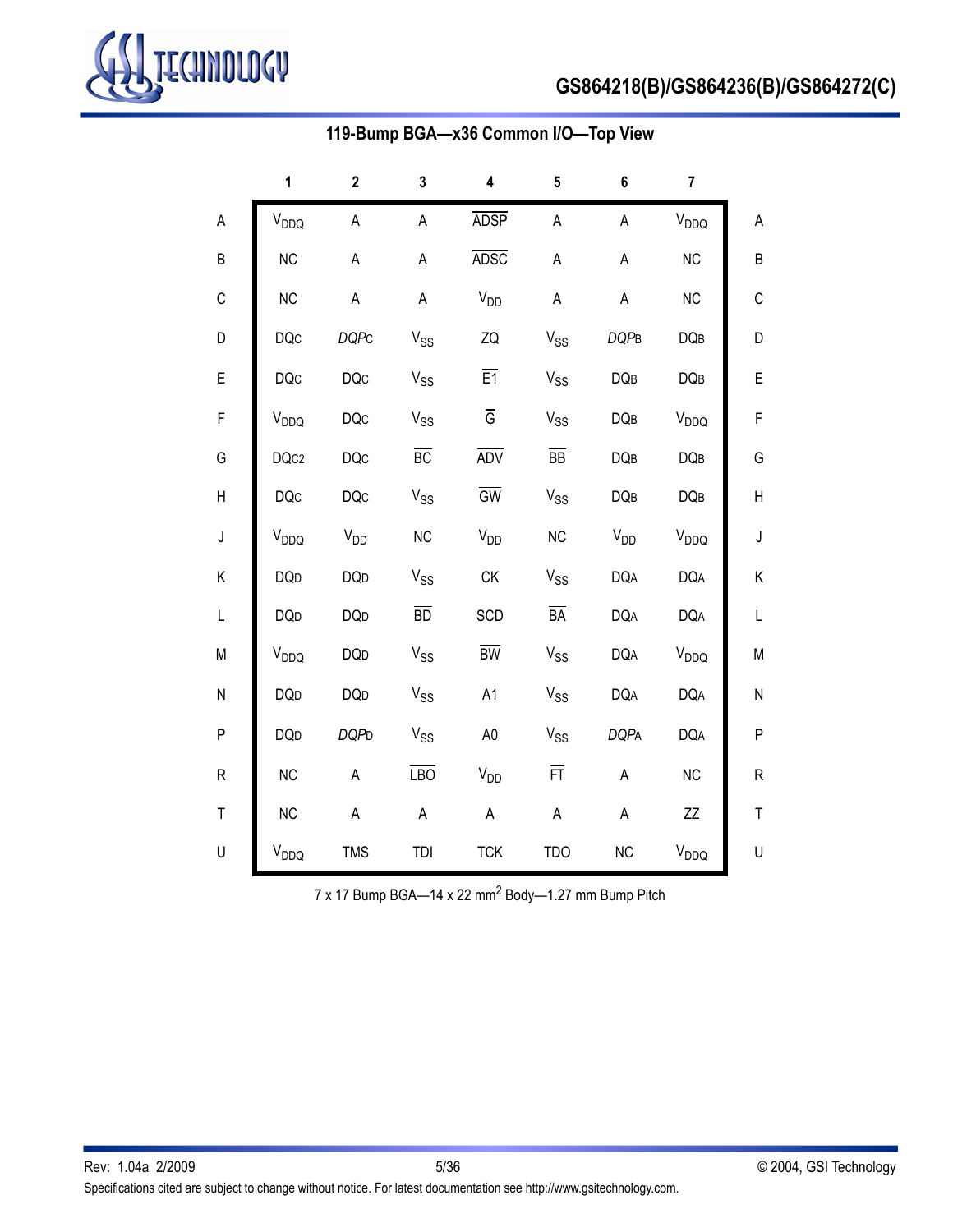

# **GS864218(B)/GS864236(B)/GS864272(C)**

|             | 1                | $\mathbf 2$ | 3                     | 4                       | 5                     | 6           | $\overline{7}$   |              |
|-------------|------------------|-------------|-----------------------|-------------------------|-----------------------|-------------|------------------|--------------|
| A           | V <sub>DDQ</sub> | A           | $\mathsf A$           | <b>ADSP</b>             | $\mathsf A$           | $\mathsf A$ | V <sub>DDQ</sub> | A            |
| B           | <b>NC</b>        | A           | A                     | <b>ADSC</b>             | $\mathsf A$           | A           | <b>NC</b>        | B            |
| С           | <b>NC</b>        | $\mathsf A$ | A                     | V <sub>DD</sub>         | $\mathsf A$           | A           | <b>NC</b>        | $\mathsf C$  |
| D           | <b>DQB</b>       | <b>NC</b>   | $V_{SS}$              | ZQ                      | $V_{SS}$              | <b>DQPA</b> | NC               | D            |
| E           | <b>NC</b>        | <b>DQB</b>  | $V_{SS}$              | E1                      | $V_{SS}$              | <b>NC</b>   | <b>DQA</b>       | E            |
| F           | $V_{DDQ}$        | <b>NC</b>   | $V_{SS}$              | $\overline{\mathsf{G}}$ | $V_{SS}$              | <b>DQA</b>  | V <sub>DDQ</sub> | F            |
| G           | <b>NC</b>        | <b>DQB</b>  | $\overline{BB}$       | <b>ADV</b>              | NC                    | <b>NC</b>   | <b>DQA</b>       | G            |
| Н           | <b>DQB</b>       | <b>NC</b>   | $V_{SS}$              | $\overline{GW}$         | $V_{SS}$              | <b>DQA</b>  | NC               | Н            |
| $\sf J$     | $V_{DDQ}$        | $V_{DD}$    | NC                    | $V_{DD}$                | <b>NC</b>             | $V_{DD}$    | $V_{DDQ}$        | J            |
| Κ           | <b>NC</b>        | DQB         | $V_{SS}$              | CK                      | $V_{SS}$              | NC          | <b>DQA</b>       | Κ            |
| L           | <b>DQB</b>       | NC          | NC                    | SCD                     | $\overline{BA}$       | <b>DQA</b>  | NC               | L            |
| М           | $V_{DDQ}$        | DQB         | $V_{SS}$              | $\overline{BW}$         | $V_{SS}$              | NC          | $V_{DDQ}$        | M            |
| N           | <b>DQB</b>       | NC          | <b>V<sub>SS</sub></b> | A <sub>1</sub>          | <b>V<sub>SS</sub></b> | <b>DQA</b>  | NC               | ${\sf N}$    |
| P           | <b>NC</b>        | <b>DQPB</b> | <b>V<sub>SS</sub></b> | A <sub>0</sub>          | <b>V<sub>SS</sub></b> | <b>NC</b>   | <b>DQA</b>       | $\mathsf{P}$ |
| ${\sf R}$   | <b>NC</b>        | A           | <b>LBO</b>            | <b>V<sub>DD</sub></b>   | 亓                     | $\sf A$     | NC               | ${\sf R}$    |
| $\mathsf T$ | $\mathsf A$      | A           | $\mathsf A$           | $\mathsf A$             | $\mathsf A$           | $\sf A$     | ΖZ               | T            |
| U           | V <sub>DDQ</sub> | <b>TMS</b>  | TDI                   | <b>TCK</b>              | <b>TDO</b>            | NC          | $\rm V_{DDQ}$    | U            |

# **119-Bump BGA—x18 Common I/O—Top View**

7 x 17 Bump BGA-14 x 22 mm<sup>2</sup> Body-1.27 mm Bump Pitch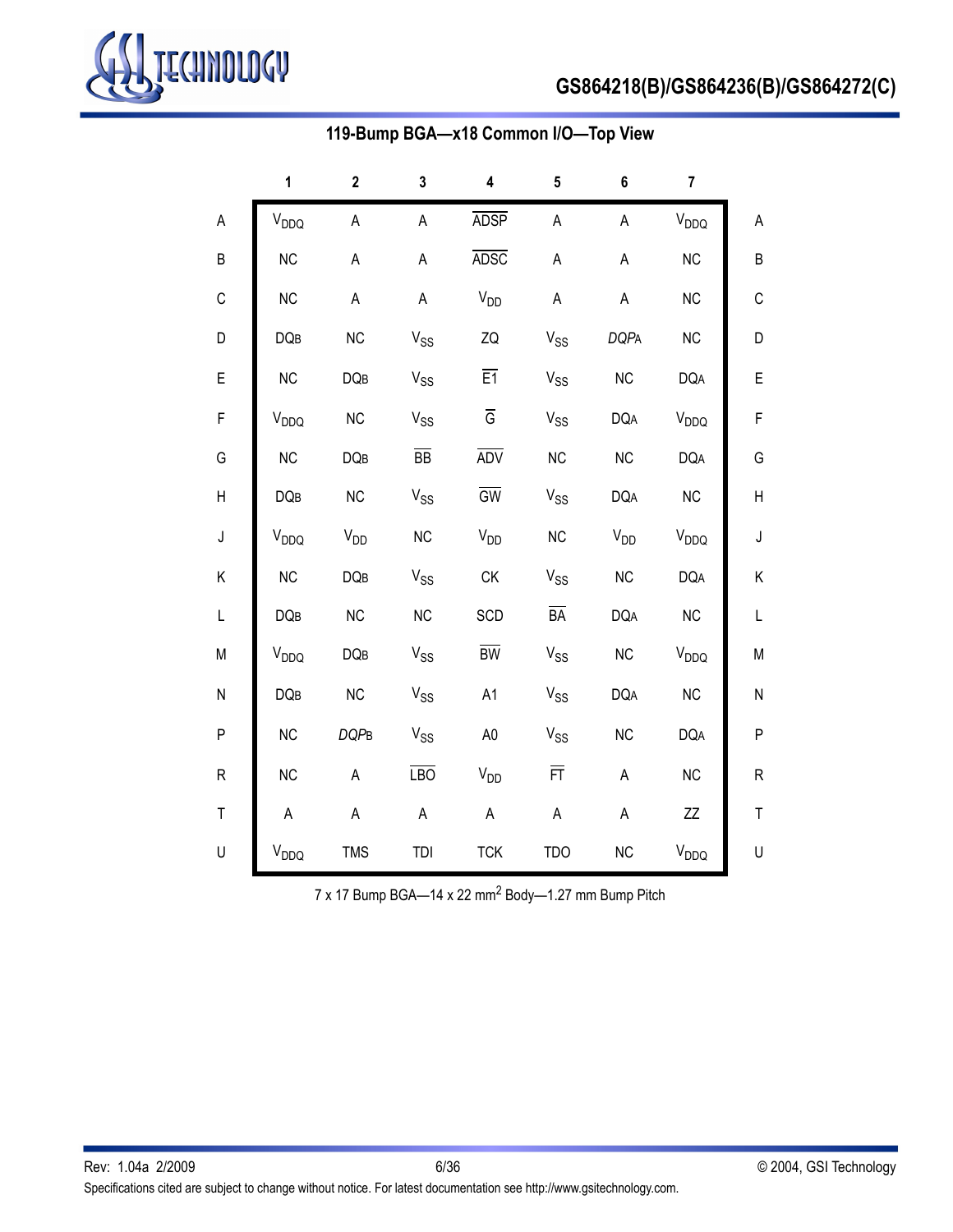

# **GS864218/36 119-Bump BGA Pin Description**

| <b>Symbol</b>                                                          | <b>Type</b>              | <b>Description</b>                                                                                         |
|------------------------------------------------------------------------|--------------------------|------------------------------------------------------------------------------------------------------------|
| Ao, A <sub>1</sub>                                                     |                          | Address field LSBs and Address Counter Preset Inputs                                                       |
| An                                                                     | T                        | Address Inputs                                                                                             |
| <b>DQA</b><br><b>DQB</b><br><b>DQc</b><br><b>DQ</b> <sub>D</sub>       | I/O                      | Data Input and Output pins                                                                                 |
| $\overline{B}$ A, $\overline{B}$ B, $\overline{B}$ C, $\overline{B}$ D |                          | Byte Write Enable for DQA, DQB, DQc, DQD I/Os; active low                                                  |
| <b>NC</b>                                                              |                          | No Connect                                                                                                 |
| <b>CK</b>                                                              |                          | Clock Input Signal; active high                                                                            |
| $\overline{BW}$                                                        |                          | Byte Write-Writes all enabled bytes; active low                                                            |
| <b>GW</b>                                                              |                          | Global Write Enable-Writes all bytes; active low                                                           |
| $\overline{E}_1$                                                       |                          | Chip Enable; active low                                                                                    |
| $\overline{G}$                                                         |                          | Output Enable; active low                                                                                  |
| <b>ADV</b>                                                             |                          | Burst address counter advance enable; active low                                                           |
| ADSP, ADSC                                                             |                          | Address Strobe (Processor, Cache Controller); active low                                                   |
| ZZ                                                                     |                          | Sleep mode control; active high                                                                            |
| FT                                                                     |                          | Flow Through or Pipeline mode; active low                                                                  |
| $E$ <sub>D</sub>                                                       |                          | Linear Burst Order mode; active low                                                                        |
| ZQ                                                                     |                          | FLXDrive Output Impedance Control (Low = Low Impedance [High Drive], High = High Impedance [Low<br>Drivel) |
| SCD                                                                    | I                        | Single Cycle Deselect/Dual Cyle Deselect Mode Control                                                      |
| <b>TMS</b>                                                             |                          | Scan Test Mode Select                                                                                      |
| TDI                                                                    |                          | Scan Test Data In                                                                                          |
| <b>TDO</b>                                                             | $\circ$                  | Scan Test Data Out                                                                                         |
| <b>TCK</b>                                                             |                          | Scan Test Clock                                                                                            |
| <b>V<sub>DD</sub></b>                                                  |                          | Core power supply                                                                                          |
| $V_{SS}$                                                               | I                        | I/O and Core Ground                                                                                        |
| $V_{SS}$                                                               | I                        | I/O and Core Ground                                                                                        |
| $V_{DDQ}$                                                              | $\overline{\phantom{a}}$ | Output driver power supply                                                                                 |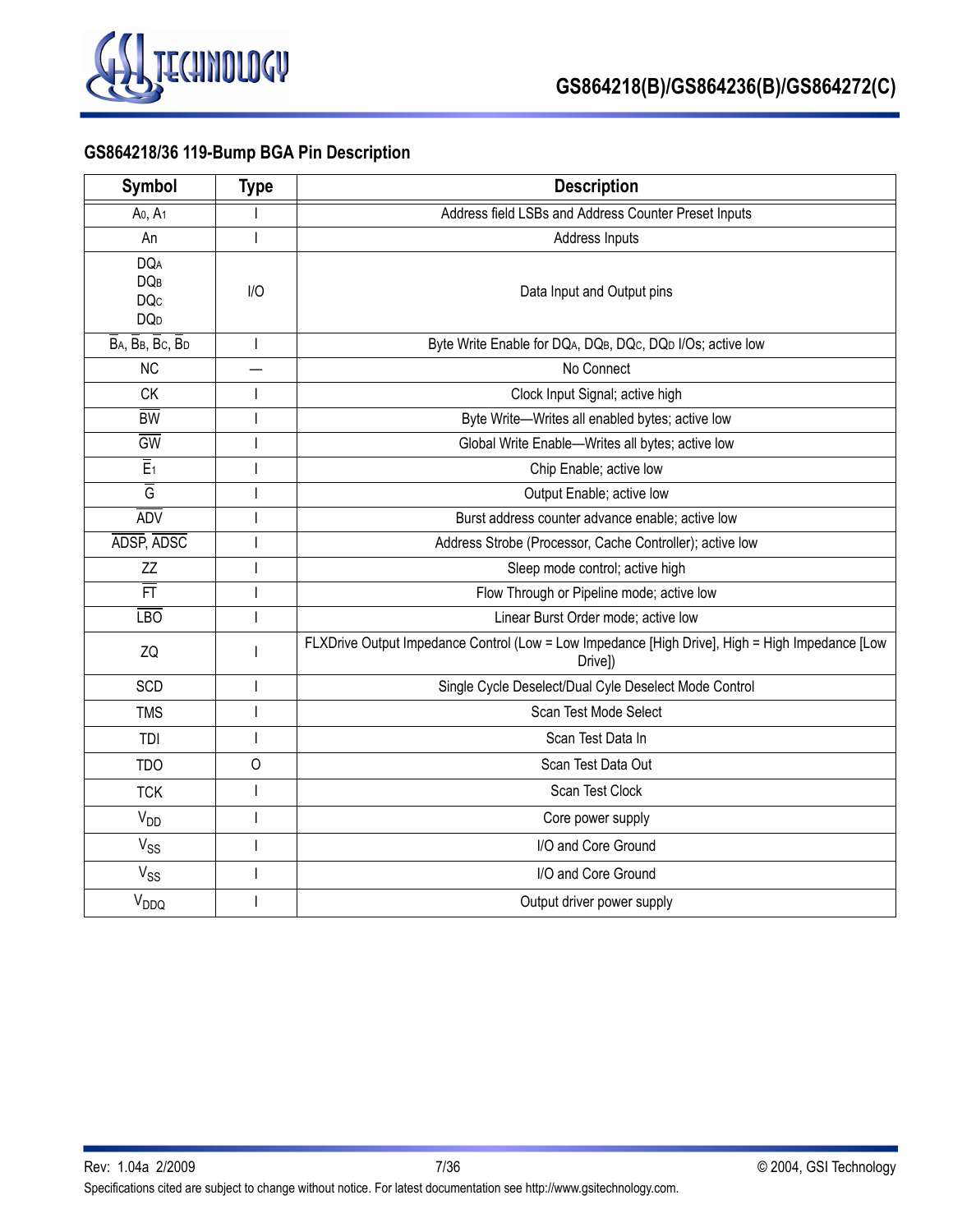

# **GS864218/36 Block Diagram**



Note: Only x36 version shown for simplicity.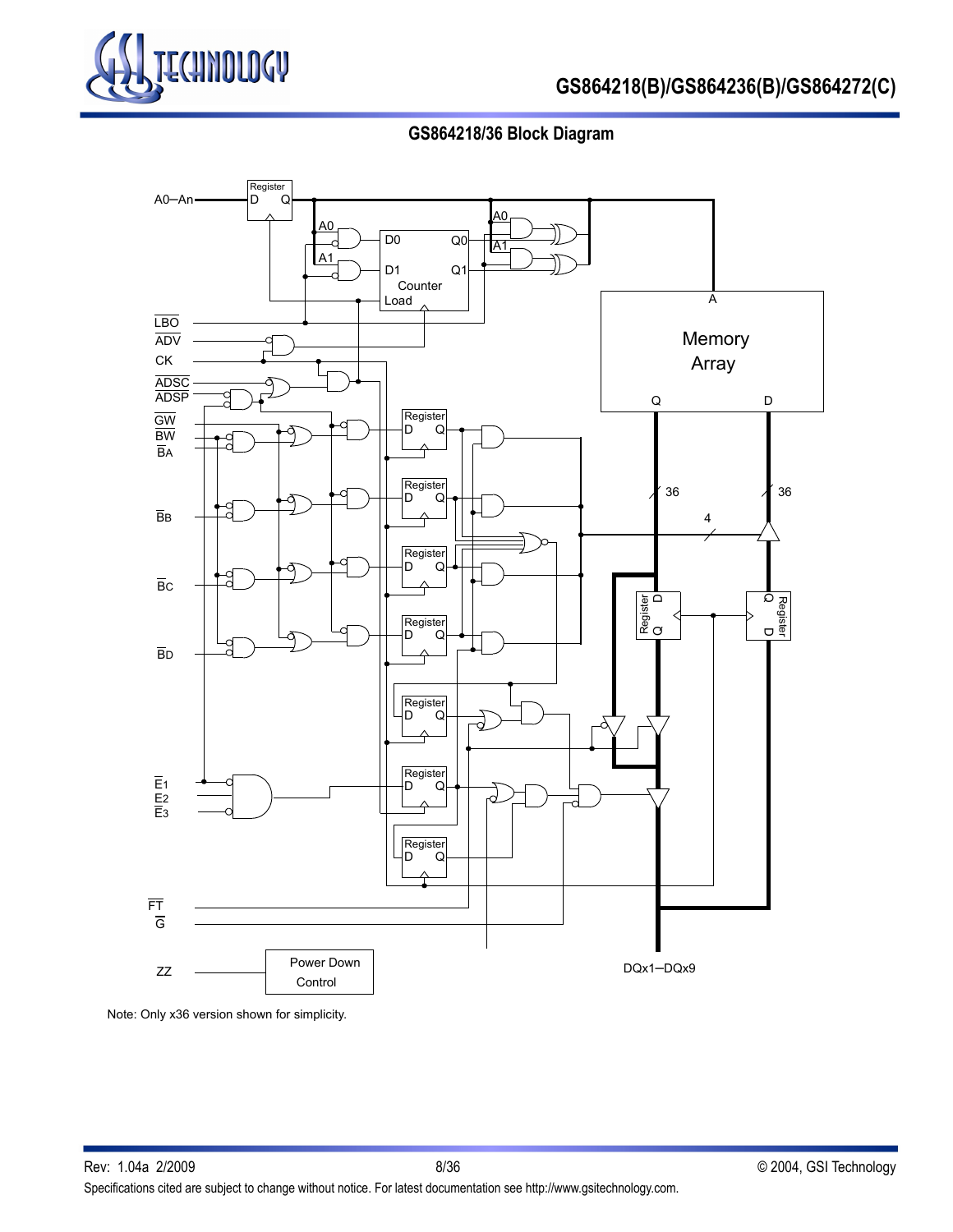

### **Mode Pin Functions**

| <b>Mode Name</b>                   | Pin<br><b>Name</b>                                                                            | <b>State</b>                             | <b>Function</b>            |  |  |
|------------------------------------|-----------------------------------------------------------------------------------------------|------------------------------------------|----------------------------|--|--|
| <b>Burst Order Control</b>         |                                                                                               |                                          | Linear Burst               |  |  |
|                                    |                                                                                               | Н                                        | Interleaved Burst          |  |  |
| <b>Output Register Control</b>     |                                                                                               |                                          | Flow Through               |  |  |
|                                    |                                                                                               | H or NC<br>Pipeline<br>L or NC<br>Active |                            |  |  |
| Power Down Control                 |                                                                                               |                                          |                            |  |  |
|                                    |                                                                                               | Standby, $I_{DD} = I_{SB}$               |                            |  |  |
| Single/Dual Cycle Deselect Control |                                                                                               |                                          | Dual Cycle Deselect        |  |  |
|                                    | <b>LBO</b><br>亓<br>77<br>Н<br><b>SCD</b><br>H or NC<br>Single Cycle Deselect<br>ZQ<br>H or NC |                                          |                            |  |  |
| FLXDrive Output Impedance Control  |                                                                                               |                                          | High Drive (Low Impedance) |  |  |
|                                    |                                                                                               |                                          | Low Drive (High Impedance) |  |  |

### **Note:**

There arepull-up devices on the ZQ, SCD, and  $\overline{\text{FT}}$  pins and pull-down device on the ZZ pin, so those input pins can be unconnected and the chip will operate in the default states as specified in the above tables.

### **Burst Counter Sequences**

### **Linear Burst Sequence**

|                  |    | A[1:0]   A[1:0]   A[1:0] |    | A[1:0] |
|------------------|----|--------------------------|----|--------|
| 1st address      | 00 | 01                       | 10 | 11     |
| 2nd address      | 01 | 10                       | 11 | 00     |
| 3rd address      | 10 | 11                       | 00 | 01     |
| 4th address<br>. | 11 | 00                       | 01 | 10     |

#### **Note:**

The burst counter wraps to initial state on the 5th clock.

#### **Interleaved Burst Sequence**

|             |    | A[1:0]   A[1:0]   A[1:0]   A[1:0] |    |    |
|-------------|----|-----------------------------------|----|----|
| 1st address | 00 | 01                                | 10 | 11 |
| 2nd address | 01 | 00                                | 11 | 10 |
| 3rd address | 10 | 11                                | 00 | 01 |
| 4th address | 11 | 10                                | 01 | 00 |

**Note:** 

The burst counter wraps to initial state on the 5th clock.

BPR 1999.05.18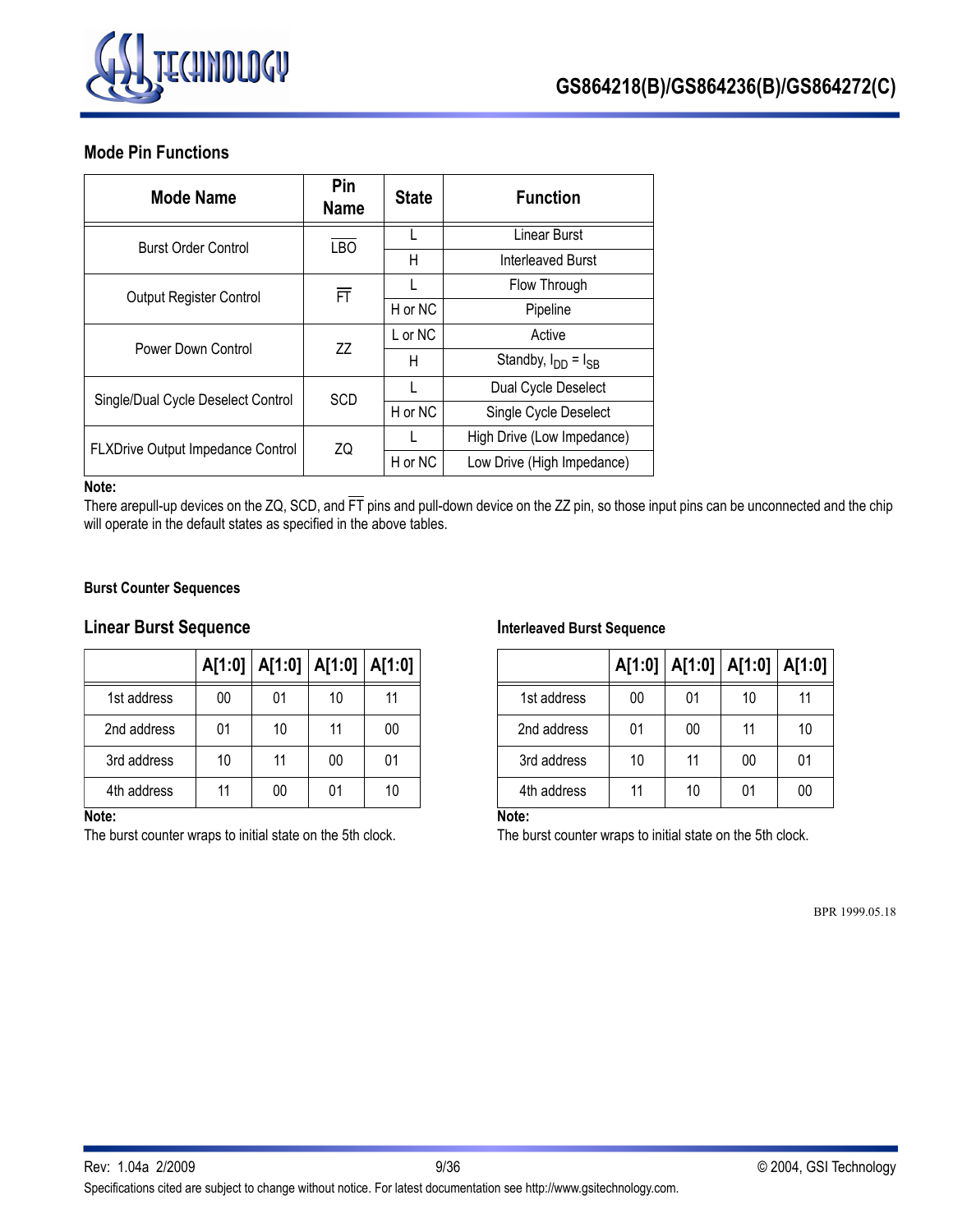

### **Byte Write Truth Table**

| <b>Function</b> | <b>GW</b>    | <b>BW</b>    | BA | BB | $\overline{B}c$ | <b>B</b> <sub>D</sub> | <b>Notes</b> |
|-----------------|--------------|--------------|----|----|-----------------|-----------------------|--------------|
| Read            | $\mathsf{H}$ | $\mathsf{H}$ | X  | X  | X               | Χ                     |              |
| Write No Bytes  | $\mathsf{H}$ |              | Η  | H  | $\mathsf{H}$    | H                     |              |
| Write byte a    | H            |              |    | H  | $\mathsf{H}$    | H                     | 2, 3         |
| Write byte b    | H            |              | Η  |    | $\mathsf{H}$    | H                     | 2, 3         |
| Write byte c    | H            |              | Н  | H  | L               | H                     | 2, 3, 4      |
| Write byte d    | H            |              | Н  | H  | $\mathsf{H}$    |                       | 2, 3, 4      |
| Write all bytes | $\mathsf{H}$ |              |    |    | L               |                       | 2, 3, 4      |
| Write all bytes |              | X            | Χ  | Χ  | X               | Χ                     |              |

#### **Notes:**

1. All byte outputs are active in read cycles regardless of the state of Byte Write Enable inputs, BA, BB, BC and/or BD.

2. Byte Write Enable inputs BA, BB, BC and/or BD may be used in any combination with BW to write single or multiple bytes.

3. All byte I/Os remain High-Z during all write operations regardless of the state of Byte Write Enable inputs.

4. Bytes "C" and "D" are only available on the x32 and x36 versions.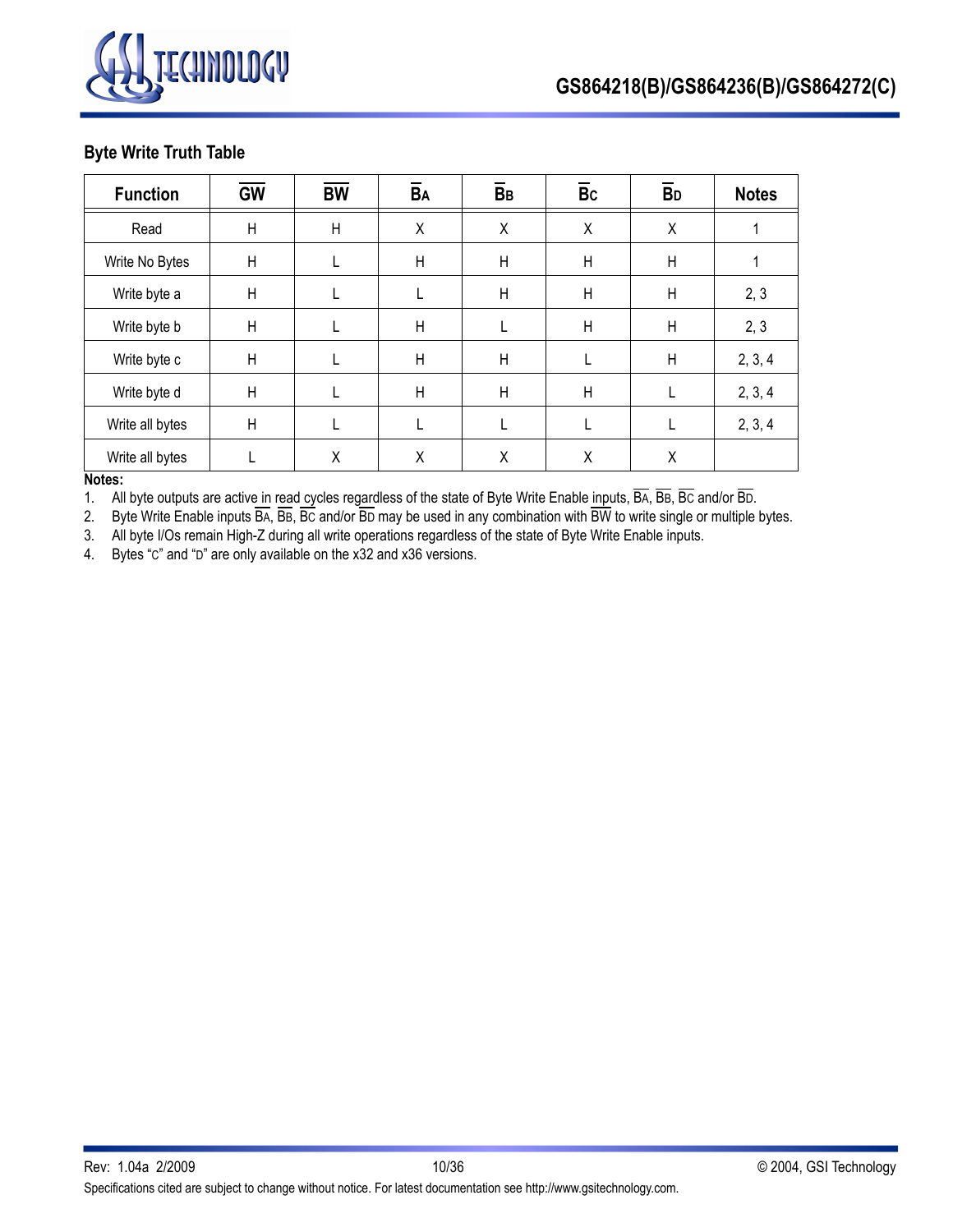

### **Synchronous Truth Table**

| <b>Operation</b>                  | <b>Address</b><br><b>Used</b> | <b>State</b><br>Diagram<br>Key | E <sub>1</sub> | E <sub>2</sub>   | E <sub>3</sub>     | <b>ADSP</b>      | <b>ADSC</b> | <b>ADV</b> | W | $DQ^3$ |
|-----------------------------------|-------------------------------|--------------------------------|----------------|------------------|--------------------|------------------|-------------|------------|---|--------|
| <b>Deselect Cycle, Power Down</b> | <b>None</b>                   | X                              | $\mathsf{L}$   | $\mathsf{X}$     | H                  | $\boldsymbol{x}$ | L           | X          | X | High-Z |
| <b>Deselect Cycle, Power Down</b> | <b>None</b>                   | X                              | L              | L                | $\boldsymbol{X}$   | $\mathbf{x}$     | L           | X          | X | High-Z |
| <b>Deselect Cycle, Power Down</b> | <b>None</b>                   | X                              | L              | $\boldsymbol{X}$ | H                  | L                | X           | X          | X | High-Z |
| <b>Deselect Cycle, Power Down</b> | <b>None</b>                   | χ                              | L              | L                | $\pmb{\mathsf{X}}$ | L                | χ           | X          | χ | High-Z |
| <b>Deselect Cycle, Power Down</b> | <b>None</b>                   | X                              | H              | X                | $\boldsymbol{X}$   | $\boldsymbol{x}$ | L           | X          | X | High-Z |
| Read Cycle, Begin Burst           | External                      | R                              | $\mathsf{L}$   | H                | L                  | L                | X           | $\times$   | X | Q      |
| Read Cycle, Begin Burst           | <b>External</b>               | R                              | L              | н                | L                  | H                | L           | X          | F | Q      |
| Write Cycle, Begin Burst          | External                      | W                              | L              | н                | L                  | H                | L           | X          | т | D      |
| Read Cycle, Continue Burst        | Next                          | <b>CR</b>                      | X              | X                | X                  | H                | H           | L          | F | Q      |
| Read Cycle, Continue Burst        | <b>Next</b>                   | <b>CR</b>                      | H              | X                | X                  | X                | H           | L          | F | Q      |
| Write Cycle, Continue Burst       | Next                          | <b>CW</b>                      | X              | X                | X                  | H                | H           | L          | T | D      |
| Write Cycle, Continue Burst       | <b>Next</b>                   | <b>CW</b>                      | H              | Χ                | X                  | X                | Η           | L          | Τ | D      |
| Read Cycle, Suspend Burst         | Current                       |                                | X              | X                | Χ                  | $\overline{H}$   | Η           | H          | F | Q      |
| Read Cycle, Suspend Burst         | Current                       |                                | H              | X                | X                  | $\sf X$          | H           | H          | F | Q      |
| Write Cycle, Suspend Burst        | Current                       |                                | X              | X                | Χ                  | H                | H           | H          | Τ | D      |
| Write Cycle, Suspend Burst        | Current                       |                                | H              | Χ                | X                  | X                | Η           | H          | Τ | D      |

**Notes:**

1.  $X = Don't Care, H = High, L = Low$ 

2.  $E = T$  (True) if E<sub>2</sub> = 1 and  $\overline{E}_1 = \overline{E}_3 = 0$ ; E = F (False) if E<sub>2</sub> = 0 or  $\overline{E}_1 = 1$  or  $\overline{E}_3 = 1$ 

3. W = T (True) and F (False) is defined in the Byte Write Truth Table preceding.

4.  $\overline{G}$  is an asynchronous input.  $\overline{G}$  can be driven high at any time to disable active output drivers.  $\overline{G}$  low can only enable active drivers (shown as "Q" in the Truth Table above).

5. All input combinations shown above are tested and supported. Input combinations shown in gray boxes need not be used to accomplish basic synchronous or synchronous burst operations and may be avoided for simplicity.

6. Tying ADSP high and ADSC low allows simple non-burst synchronous operations. See **BOLD** items above.

7. Tying ADSP high and ADV low while using ADSC to load new addresses allows simple burst operations. See *ITALIC* items above.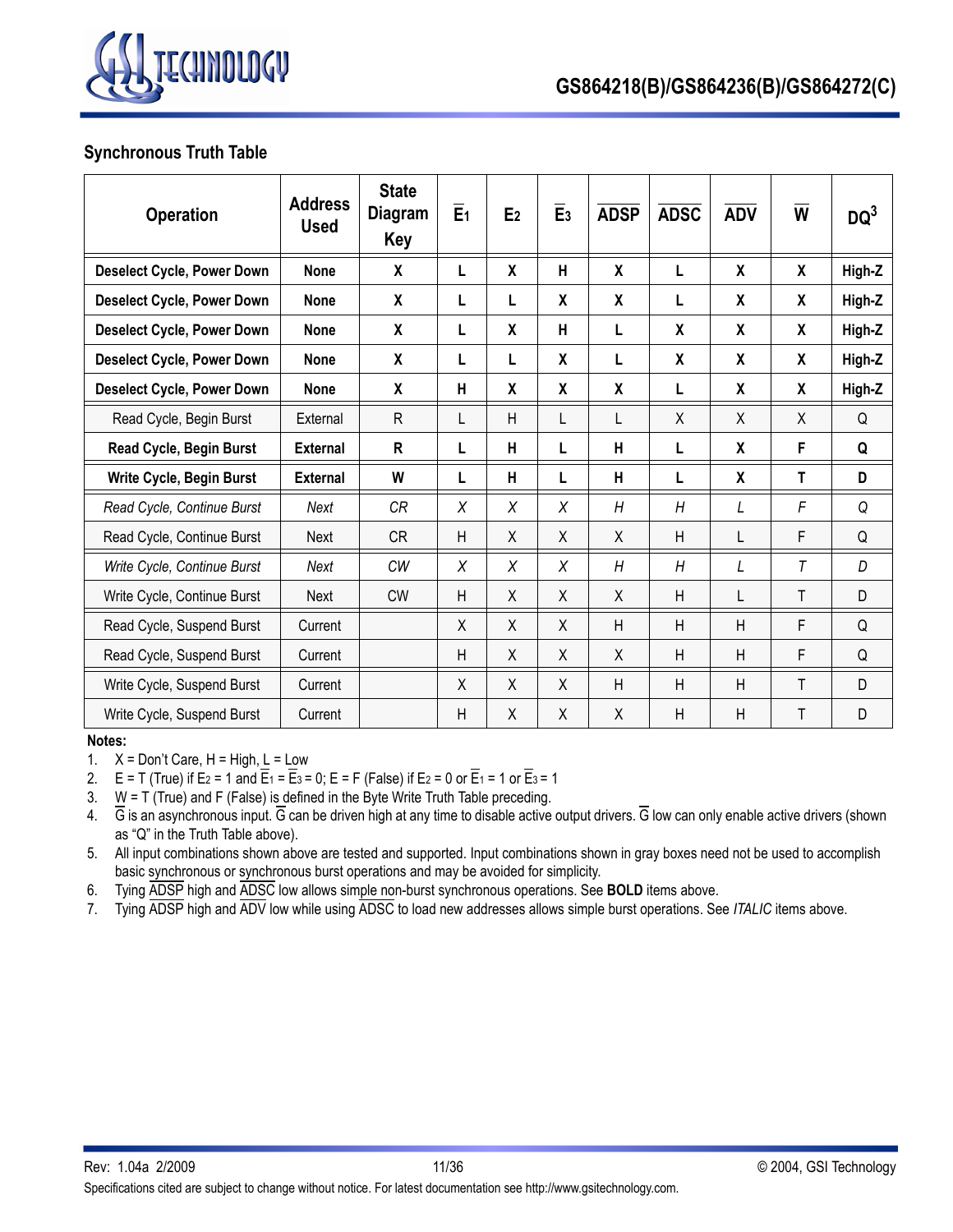

# **Simplified State Diagram**



### **Notes:**

- 1. The diagram shows only supported (tested) synchronous state transitions. The diagram presumes G is tied low.
- 2. The upper portion of the diagram assumes active use of only the Enable (E1) and Write (BA, BB, BC, BD, BW, and GW) control inputs, and that ADSP is tied high and ADSC is tied low.
- 3. The upper and lower portions of the diagram together assume active use of only the Enable, Write, and ADSC control inputs and assumes ADSP is tied high and ADV is tied low.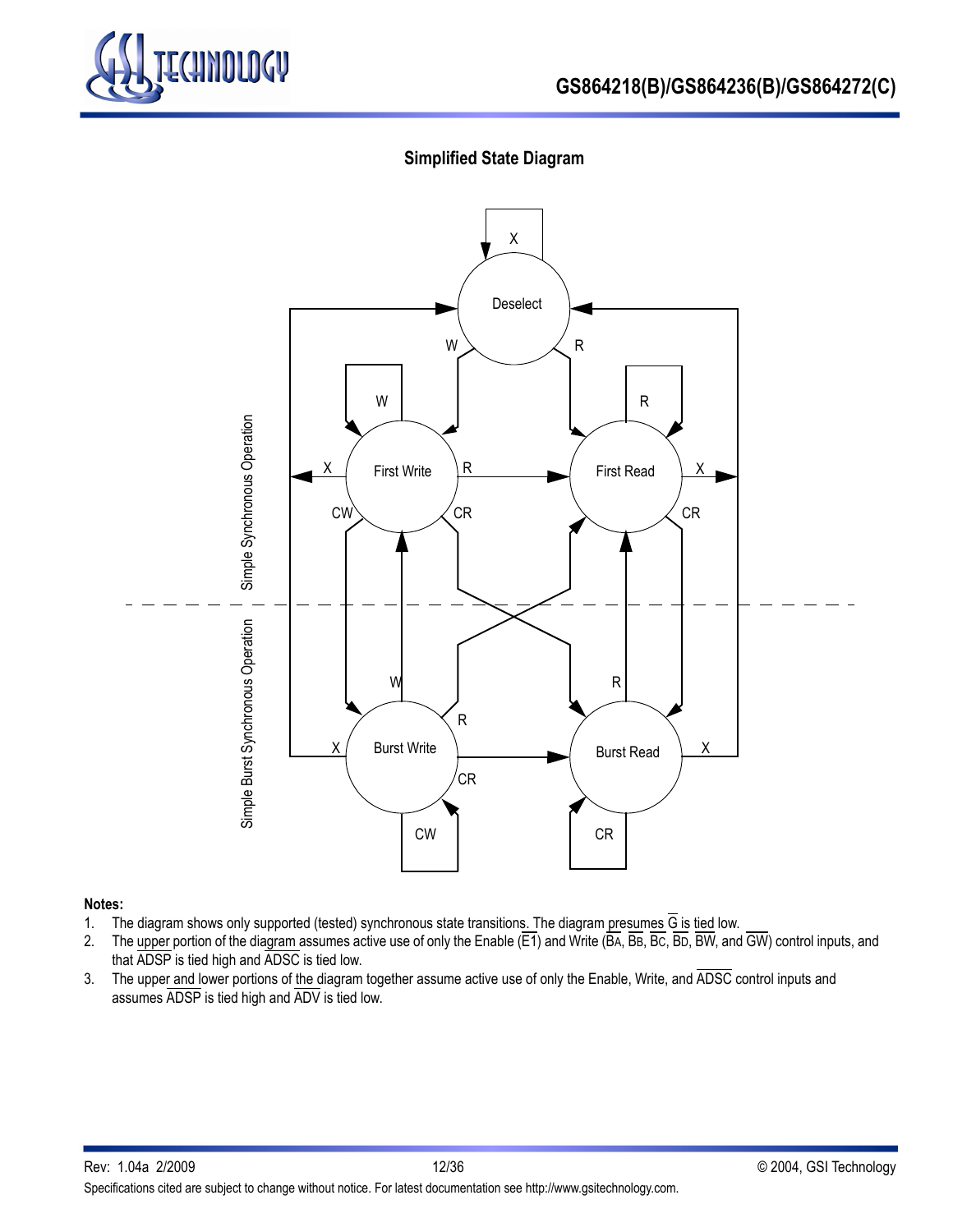

# **Simplified State Diagram with G**



#### **Notes:**

- 1. The diagram shows supported (tested) synchronous state transitions plus supported transitions that depend upon the use of  $\overline{G}$ .
- 2. Use of "Dummy Reads" (Read Cycles with G High) may be used to make the transition from read cycles to write cycles without passing through a Deselect cycle. Dummy Read cycles increment the address counter just like normal read cycles.
- 3. Transitions shown in grey tone assume  $\overline{G}$  has been pulsed high long enough to turn the RAM's drivers off and for incoming data to meet Data Input Set Up Time.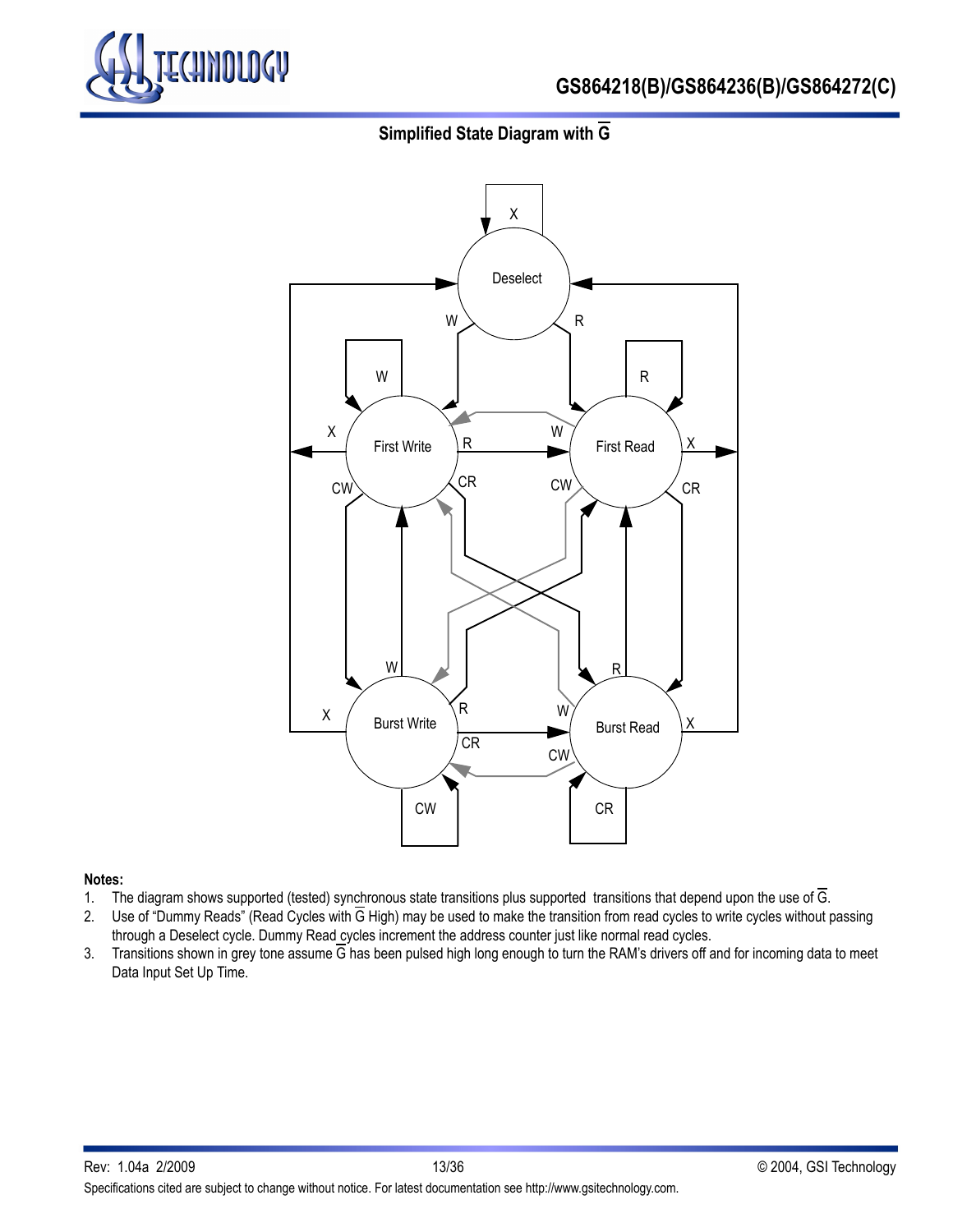

### **Absolute Maximum Ratings**

(All voltages reference to  $V_{SS}$ )

| Symbol                       | <b>Description</b>               | Value                                                | Unit         |
|------------------------------|----------------------------------|------------------------------------------------------|--------------|
| <b>V<sub>DD</sub></b>        | Voltage on V <sub>DD</sub> Pins  | $-0.5$ to 4.6                                        |              |
| V <sub>DDQ</sub>             | Voltage in V <sub>DDQ</sub> Pins | $-0.5$ to 4.6                                        | V            |
| $V_{I/O}$                    | Voltage on I/O Pins              | $-0.5$ to V <sub>DDQ</sub> +0.5 ( $\leq$ 4.6 V max.) | V            |
| $V_{IN}$                     | Voltage on Other Input Pins      | $-0.5$ to V <sub>DD</sub> +0.5 ( $\leq$ 4.6 V max.)  | V            |
| <sup>I</sup> IN              | Input Current on Any Pin         | $+/-20$                                              | mA           |
| $I_{OUT}$                    | Output Current on Any I/O Pin    | $+/-20$                                              | mA           |
| $P_D$                        | Package Power Dissipation        | 1.5                                                  | W            |
| $\mathsf{T}_{\text{STG}}$    | Storage Temperature              | $-55$ to 125                                         | $^{\circ}$ C |
| $\mathsf{T}_{\mathsf{BIAS}}$ | Temperature Under Bias           | $-55$ to 125                                         | $^{\circ}$ C |

#### **Note:**

Permanent damage to the device may occur if the Absolute Maximum Ratings are exceeded. Operation should be restricted to Recommended Operating Conditions. Exposure to conditions exceeding the Absolute Maximum Ratings, for an extended period of time, may affect reliability of this component.

### **Power Supply Voltage Ranges**

| <b>Parameter</b>                          | Symbol            | Min. | Typ. | Max. | <b>Unit</b> | <b>Notes</b> |
|-------------------------------------------|-------------------|------|------|------|-------------|--------------|
| 3.3 V Supply Voltage                      | V <sub>DD3</sub>  | 3.0  | 3.3  | 3.6  |             |              |
| 2.5 V Supply Voltage                      | V <sub>DD2</sub>  | 2.3  | 2.5  | 2.7  |             |              |
| 3.3 V V <sub>DDQ</sub> I/O Supply Voltage | V <sub>DDQ3</sub> | 3.0  | 3.3  | 3.6  |             |              |
| 2.5 V V <sub>DDQ</sub> I/O Supply Voltage | V <sub>DDQ2</sub> | 2.3  | 2.5  | 2.7  |             |              |

**Notes:**

1. The part numbers of Industrial Temperature Range versions end the character "I". Unless otherwise noted, all performance specifications quoted are evaluated for worst case in the temperature range marked on the device.

2. Input Under/overshoot voltage must be  $-2$  V > Vi < V<sub>DDn</sub>+2 V not to exceed 4.6 V maximum, with a pulse width not to exceed 20% tKC.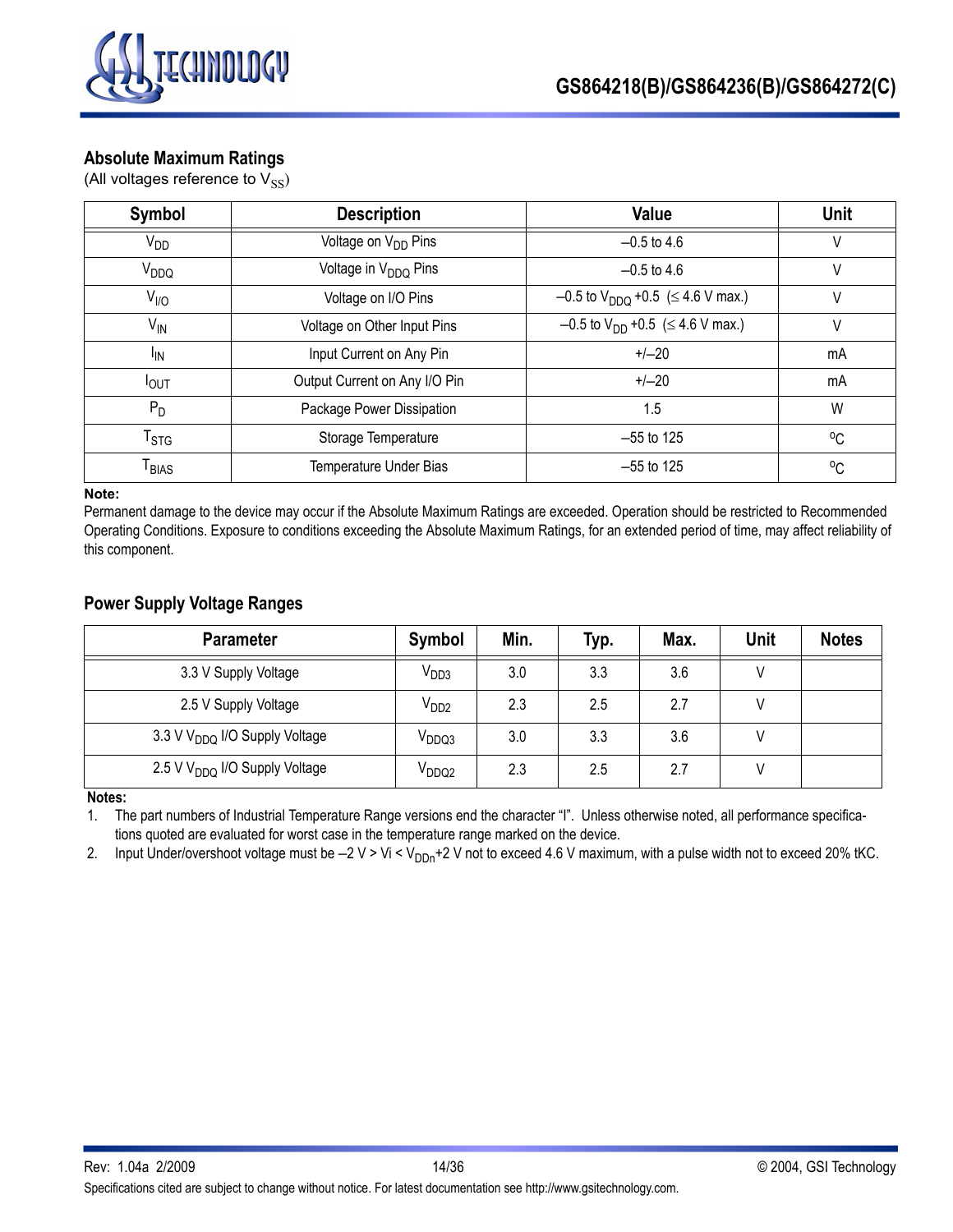

# **V<sub>DDQ3</sub> Range Logic Levels**

| <b>Parameter</b>                        | Symbol           | Min.   | Typ. | Max.            | <b>Unit</b> | <b>Notes</b> |
|-----------------------------------------|------------------|--------|------|-----------------|-------------|--------------|
| V <sub>DD</sub> Input High Voltage      | $V_{\text{IH}}$  | 2.0    |      | $V_{DD}$ + 0.3  |             |              |
| V <sub>DD</sub> Input Low Voltage       | $V_{\parallel}$  | $-0.3$ |      | 0.8             |             |              |
| V <sub>DDQ</sub> I/O Input High Voltage | V <sub>IHQ</sub> | 2.0    |      | $V_{DDQ}$ + 0.3 |             | 1,3          |
| V <sub>DDQ</sub> I/O Input Low Voltage  | V <sub>ILQ</sub> | $-0.3$ |      | 0.8             |             | 1,3          |

**Notes:**

1. The part numbers of Industrial Temperature Range versions end the character "I". Unless otherwise noted, all performance specifications quoted are evaluated for worst case in the temperature range marked on the device.

2. Input Under/overshoot voltage must be  $-2$  V > Vi < V<sub>DDn</sub>+2 V not to exceed 4.6 V maximum, with a pulse width not to exceed 20% tKC.

3.  $V_{IHO}$  (max) is voltage on  $V_{DDO}$  pins plus 0.3 V.

# **V<sub>DDQ2</sub>** Range Logic Levels

| <b>Parameter</b>                        | Symbol                 | Min.      | Typ. | Max.            | Unit | <b>Notes</b> |
|-----------------------------------------|------------------------|-----------|------|-----------------|------|--------------|
| V <sub>DD</sub> Input High Voltage      | $V_{\text{IH}}$        | $0.6*VDD$ |      | $V_{DD}$ + 0.3  |      |              |
| V <sub>DD</sub> Input Low Voltage       | $V_{IL}$               | $-0.3$    |      | $0.3*VDD$       |      |              |
| V <sub>DDQ</sub> I/O Input High Voltage | <b>V<sub>IHQ</sub></b> | $0.6*VDD$ |      | $V_{DDQ}$ + 0.3 |      | 1,3          |
| V <sub>DDQ</sub> I/O Input Low Voltage  | $V_{I L Q}$            | $-0.3$    |      | $0.3*VDD$       |      | 1,3          |

**Notes:**

1. The part numbers of Industrial Temperature Range versions end the character "I". Unless otherwise noted, all performance specifications quoted are evaluated for worst case in the temperature range marked on the device.

2. Input Under/overshoot voltage must be  $-2$  V > Vi < V<sub>DDn</sub>+2 V not to exceed 4.6 V maximum, with a pulse width not to exceed 20% tKC. 3.  $V_{IHO}$  (max) is voltage on  $V_{DDO}$  pins plus 0.3 V.

# **Recommended Operating Temperatures**

| <b>Parameter</b>                                | <b>Symbol</b> | Min. | Typ. | Max. | <b>Unit</b> | <b>Notes</b> |
|-------------------------------------------------|---------------|------|------|------|-------------|--------------|
| Ambient Temperature (Commercial Range Versions) | A             |      | 25   | 70   | $\circ$     |              |
| Ambient Temperature (Industrial Range Versions) |               | -40  | 25   | 85   | ം           |              |

**Notes:**

1. The part numbers of Industrial Temperature Range versions end the character "I". Unless otherwise noted, all performance specifications quoted are evaluated for worst case in the temperature range marked on the device.

2. Input Under/overshoot voltage must be  $-2$  V > Vi < V<sub>DDn</sub>+2 V not to exceed 4.6 V maximum, with a pulse width not to exceed 20% tKC.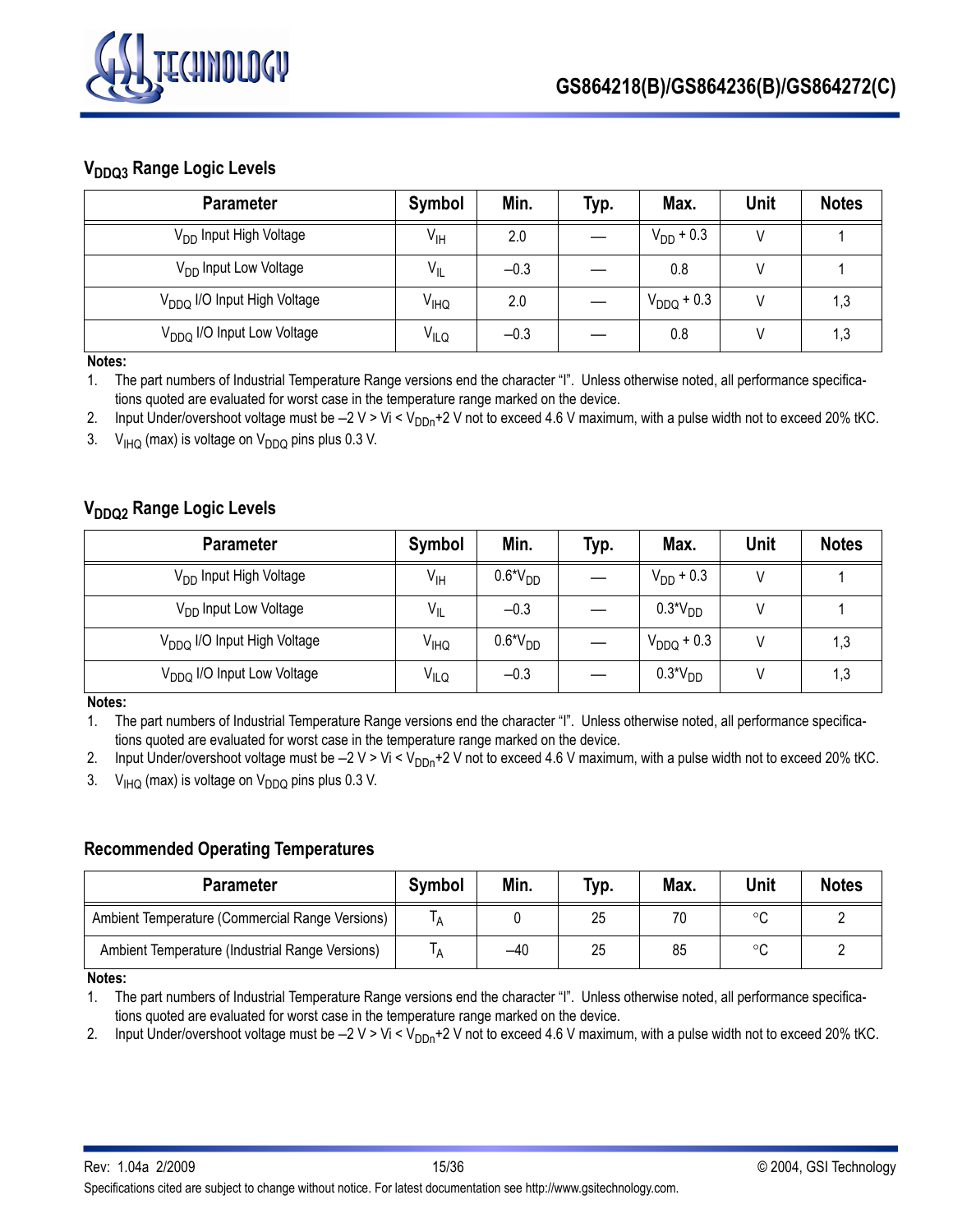







### **Capacitance**

 $(T_A = 25^{\circ}C, f = 1 \text{ MHz}, V_{DD} = 2.5 \text{ V})$ 

| <b>Parameter</b>         | <b>Symbol</b> | <b>Test conditions</b> | Typ. | Max. | Unit |
|--------------------------|---------------|------------------------|------|------|------|
| Input Capacitance        | ∪lN           | $V_{IN}$ = 0 V         |      |      |      |
| Input/Output Capacitance | 0∥י           | V <sub>OUT</sub> = 0 V |      |      | D⊢   |

### **Note:**

These parameters are sample tested.

### **AC Test Conditions**

| <b>Parameter</b>       | <b>Conditions</b>   |
|------------------------|---------------------|
| Input high level       | $V_{DD} - 0.2 V$    |
| Input low level        | 0.2V                |
| Input slew rate        | $1$ V/ns            |
| Input reference level  | V <sub>DDQ</sub> /2 |
| Output reference level | $V_{DDQ}/2$         |
| Output load            | Fig. 1              |

### **Notes:**

1. Include scope and jig capacitance.

- 2. Test conditions as specified with output loading as shown in **Fig. 1** unless otherwise noted.
- 3. Device is deselected as defined by the Truth Table.



\* Distributed Test Jig Capacitance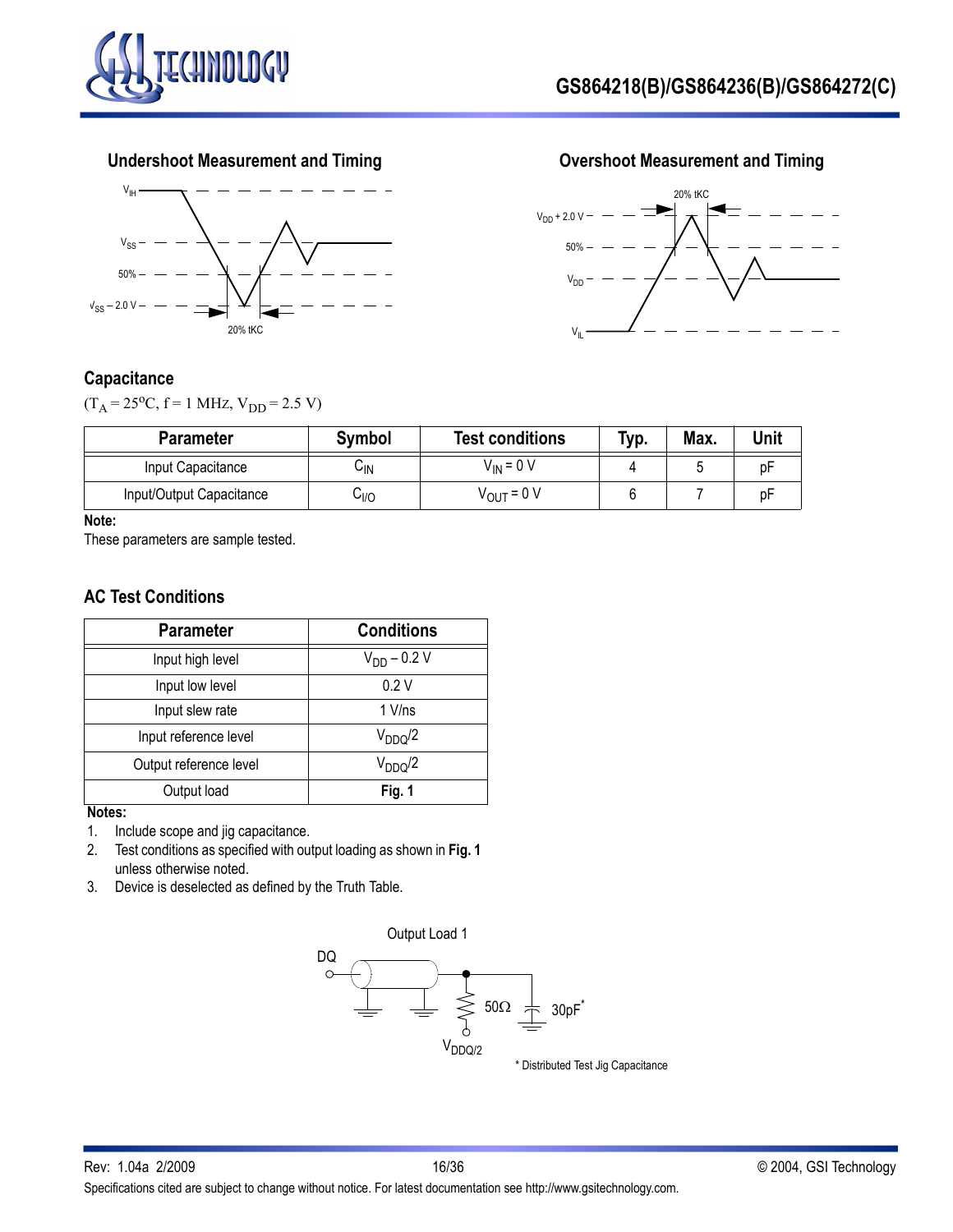

# **DC Electrical Characteristics**

| <b>Parameter</b>                            | Symbol                       | <b>Test Conditions</b>                                            | Min                  | Max            |
|---------------------------------------------|------------------------------|-------------------------------------------------------------------|----------------------|----------------|
| Input Leakage Current<br>(except mode pins) | ŀμ                           | $V_{IN}$ = 0 to $V_{DD}$                                          | $-2 uA$              | 2 uA           |
| <b>ZZ Input Current</b>                     | <sup>I</sup> IN <sub>1</sub> | $V_{DD} \geq V_{IN} \geq V_{IH}$<br>$0 V \leq V_{IN} \leq V_{IH}$ | $-1 uA$<br>$-1 uA$   | 1 uA<br>100 uA |
| FT, SCD, ZQInput Current                    | I <sub>IN2</sub>             | $V_{DD} \geq V_{IN} \geq V_{II}$<br>$0 V \leq V_{IN} \leq V_{IL}$ | $-100$ uA<br>$-1 uA$ | 1 uA<br>1 uA   |
| Output Leakage Current (x36/x72)            | $I_{OL}$                     | Output Disable, $V_{OUT} = 0$ to $V_{DD}$                         | $-1 uA$              | 1 uA           |
| Output Leakage Current (x18)                | $I_{OL}$                     | Output Disable, $V_{\text{OUT}} = 0$ to $V_{\text{DD}}$           | $-1 uA$              | 1 uA           |
| Output High Voltage                         | V <sub>OH2</sub>             | $I_{OH} = -8$ mA, $V_{DDQ} = 2.375$ V                             | 1.7V                 |                |
| Output High Voltage                         | V <sub>OH3</sub>             | $I_{OH} = -8$ mA, $V_{DDQ} = 3.135$ V                             | 2.4V                 |                |
| Output Low Voltage                          | $V_{OL}$                     | $I_{\text{OI}} = 8 \text{ mA}$                                    |                      | 0.4V           |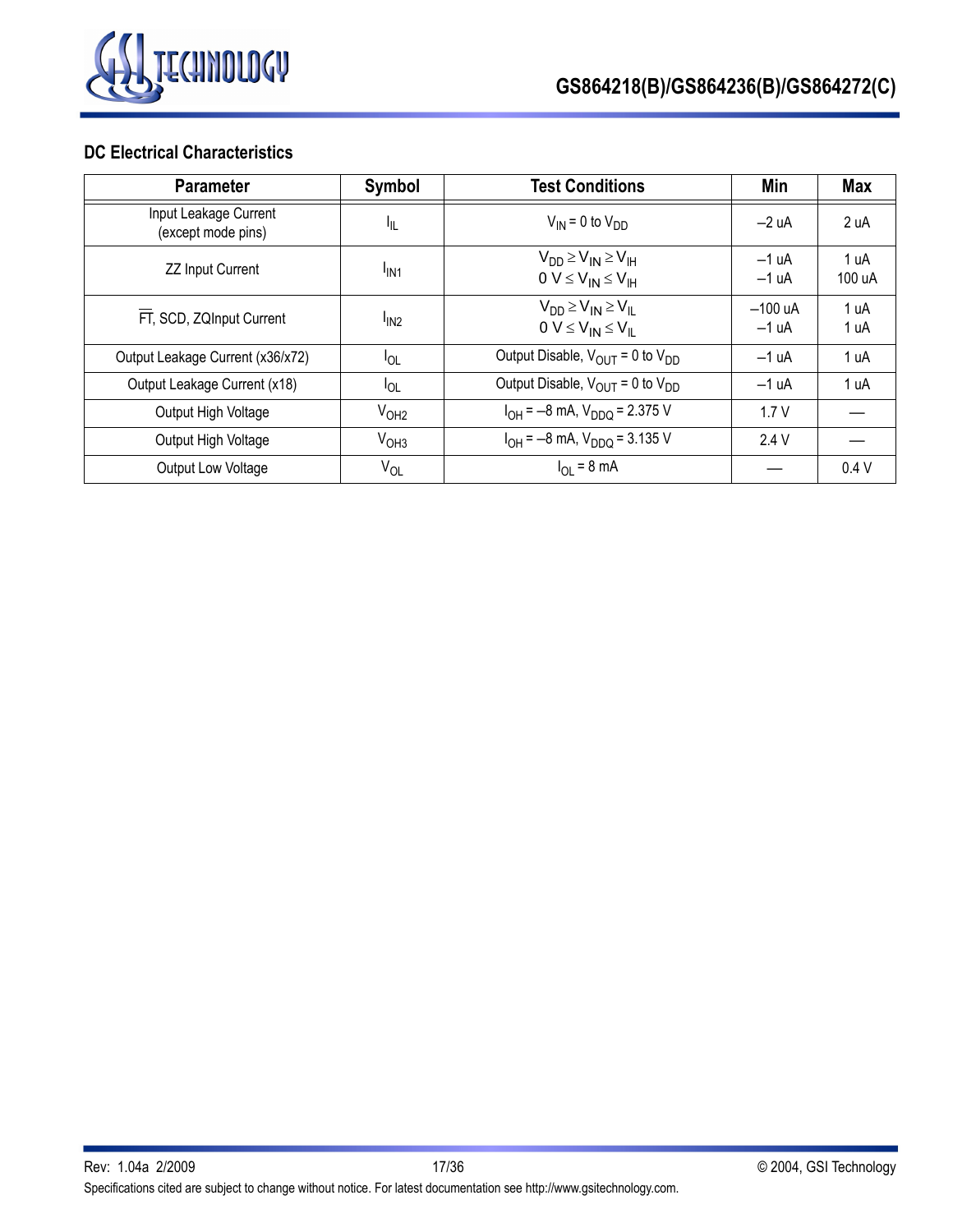

# **Operating Currents**

|                  |                                                                                                         |       |                 |                                                   | $-300$          |                     | $-250$          |                     |                 | $-200$              | $-167$          |                               |             |
|------------------|---------------------------------------------------------------------------------------------------------|-------|-----------------|---------------------------------------------------|-----------------|---------------------|-----------------|---------------------|-----------------|---------------------|-----------------|-------------------------------|-------------|
| <b>Parameter</b> | <b>Test Conditions</b>                                                                                  |       | <b>Mode</b>     | Symbol                                            | 0<br>to<br>70°C | $-40$<br>to<br>85°C | 0<br>to<br>70°C | $-40$<br>to<br>85°C | 0<br>to<br>70°C | $-40$<br>to<br>85°C | 0<br>to<br>70°C | $-40$<br>to<br>$85^{\circ}$ C | <b>Unit</b> |
|                  |                                                                                                         | (x72) | Pipeline        | <b>I</b> <sub>DD</sub><br><b>PDDQ</b>             | 520<br>70       | 540<br>70           | 460<br>60       | 480<br>60           | 385<br>50       | 405<br>50           | 340<br>40       | 360<br>40                     | mA          |
| Operating        |                                                                                                         |       | Flow<br>Through | ססי<br><b>I</b> <sub>DDQ</sub>                    | 375<br>50       | 385<br>50           | 330<br>40       | 340<br>40           | 285<br>30       | 295<br>30           | 270<br>30       | 280<br>30                     | mA          |
|                  | Device Selected;<br>All other inputs<br>$\geq$ V <sub>IH</sub> or $\leq$ V <sub>IL</sub><br>Output open | (x32) | Pipeline        | ססי<br><b>PDDQ</b>                                | 420<br>60       | 440<br>60           | 360<br>50       | 380<br>50           | 310<br>40       | 330<br>40           | 270<br>35       | 290<br>35                     | mA          |
| Current          |                                                                                                         | x36)  | Flow<br>Through | l <sub>DD</sub><br><b>I</b> <sub>DDQ</sub>        | 300<br>30       | 320<br>30           | 255<br>25       | 275<br>25           | 230<br>20       | 250<br>20           | 220<br>20       | 240<br>20                     | mA          |
|                  |                                                                                                         | (x18) | Pipeline        | <b>I</b> <sub>DD</sub><br><b>I</b> <sub>DDQ</sub> | 370<br>30       | 390<br>30           | 315<br>25       | 335<br>25           | 270<br>20       | 290<br>20           | 240<br>20       | 260<br>20                     | mA          |
|                  |                                                                                                         |       | Flow<br>Through | $I_{DD}$<br><b>I</b> <sub>DDQ</sub>               | 270<br>15       | 290<br>15           | 230<br>15       | 250<br>15           | 205<br>15       | 225<br>15           | 195<br>15       | 215<br>15                     | mA          |
| Standby          |                                                                                                         |       | Pipeline        | l <sub>SB</sub>                                   | 100             | 120                 | 100             | 120                 | 100             | 120                 | 100             | 120                           | mA          |
| Current          | $ZZ \ge V_{DD} - 0.2 V$                                                                                 |       | Flow<br>Through | l <sub>SB</sub>                                   | 100             | 120                 | 100             | 120                 | 100             | 120                 | 100             | 120                           | mA          |
| Deselect         | Device Deselected;                                                                                      |       | Pipeline        | <b>I</b> <sub>DD</sub>                            | 150             | 165                 | 140             | 155                 | 130             | 146                 | 125             | 140                           | mA          |
| Current          | All other inputs<br>$\geq$ V <sub>IH</sub> or $\leq$ V <sub>IL</sub>                                    |       | Flow<br>Through | <b>I</b> <sub>DD</sub>                            | 135             | 150                 | 125             | 140                 | 120             | 135                 | 120             | 135                           | mA          |

### **Notes:**

1.  $I_{DD}$  and  $I_{DDQ}$  apply to any combination of  $V_{DD3}$ ,  $V_{DD2}$ ,  $V_{DDQ3}$ , and  $V_{DDQ2}$  operation.

2. All parameters listed are worst case scenario.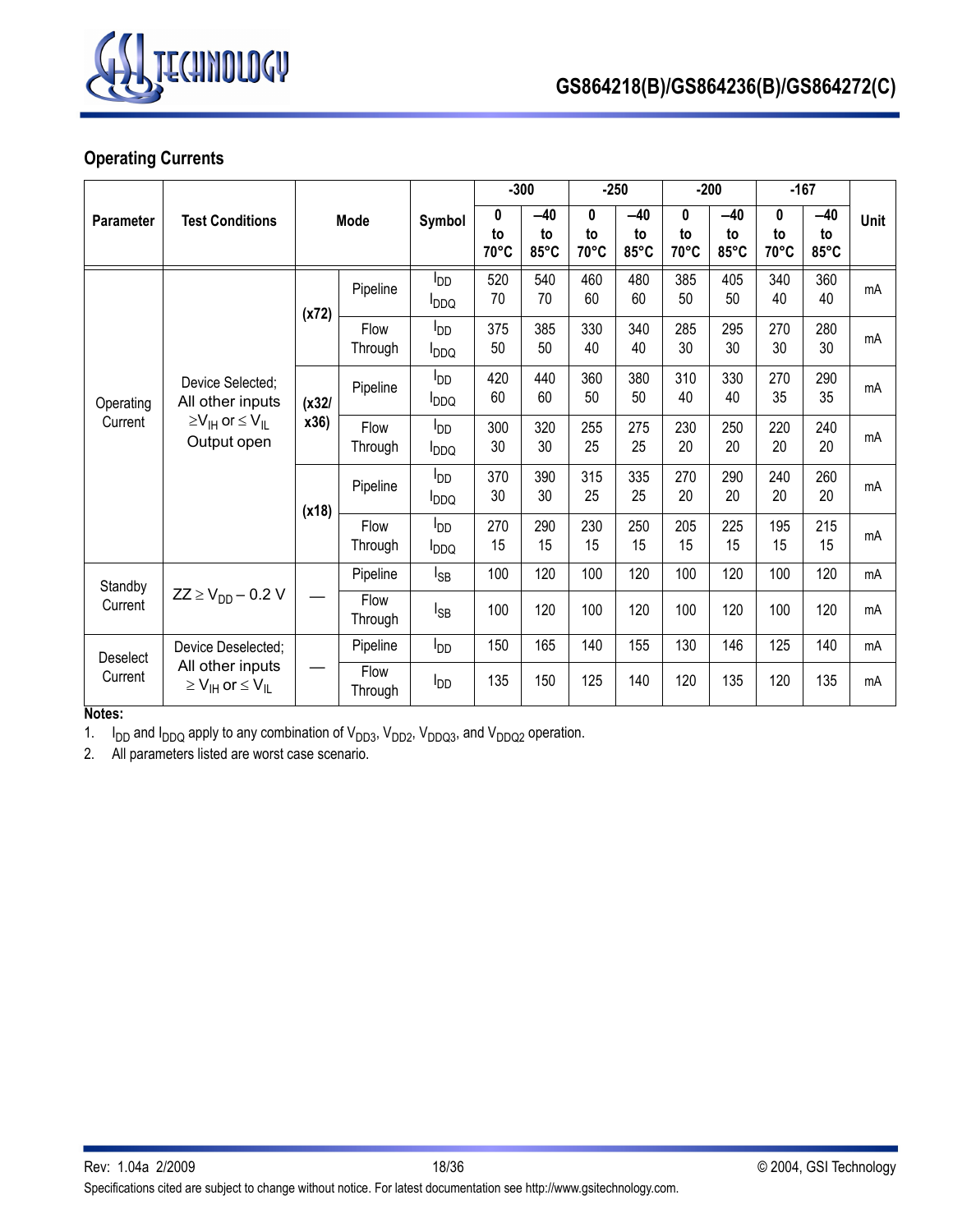

### **AC Electrical Characteristics**

|                 | Parameter                                      | Symbol              | $-300$    |                          | $-250$                   |                          | $-200$                   |                          | $-167$    | Unit                     |    |
|-----------------|------------------------------------------------|---------------------|-----------|--------------------------|--------------------------|--------------------------|--------------------------|--------------------------|-----------|--------------------------|----|
|                 |                                                |                     | Min       | Max                      | Min                      | <b>Max</b>               | Min                      | <b>Max</b>               | Min       | <b>Max</b>               |    |
|                 | Clock Cycle Time                               | tKC                 | 3.3       |                          | 4.0                      |                          | 5.0                      |                          | 6.0       |                          | ns |
|                 | Clock to Output Valid<br>(x18/x36)             | tKQ                 |           | 2.3                      | —                        | 2.5                      | $\overline{\phantom{0}}$ | 3.0                      |           | 3.4                      | ns |
| <b>Pipeline</b> | Clock to Output Valid<br>(x72)                 | tKQ                 |           | 3.0                      |                          | 3.0                      |                          | 3.0                      |           | 3.4                      | ns |
|                 | Clock to Output Invalid                        | tKQX                | 1.5       |                          | 1.5                      | $\overline{\phantom{0}}$ | 1.5                      | —                        | 1.5       |                          | ns |
|                 | Clock to Output in Low-Z                       | tLZ <sup>1</sup>    | 1.5       | $\overline{\phantom{0}}$ | 1.5                      | $\overline{\phantom{0}}$ | 1.5                      | $\overline{\phantom{0}}$ | 1.5       | —                        | ns |
|                 | Setup time                                     | tS                  | 1.1       |                          | 1.2                      |                          | 1.4                      |                          | 1.5       |                          | ns |
|                 | Hold time                                      | tH                  | 0.1       | $\overline{\phantom{0}}$ | 0.2                      |                          | 0.4                      |                          | 0.5       | —                        | ns |
|                 | Clock Cycle Time                               | tKC                 | 5.5       | $\overline{\phantom{0}}$ | 6.5                      |                          | 7.5                      | $\overline{\phantom{0}}$ | 8.0       | —                        | ns |
|                 | Clock to Output Valid                          | tKQ                 |           | 5.5                      | $\overline{\phantom{0}}$ | 6.5                      |                          | 7.5                      |           | 8.0                      | ns |
| <b>Flow</b>     | Clock to Output Invalid                        | tKQX                | 3.0       | $\overline{\phantom{0}}$ | 3.0                      | $\overline{\phantom{0}}$ | 3.0                      | $\equiv$                 | 3.0       | $\overline{\phantom{0}}$ | ns |
| <b>Through</b>  | Clock to Output in Low-Z                       | tLZ <sup>1</sup>    | 3.0       | $\overline{\phantom{0}}$ | 3.0                      |                          | 3.0                      |                          | 3.0       | $\overline{\phantom{0}}$ | ns |
|                 | Setup time                                     | tS                  | 1.5       |                          | 1.5                      |                          | 1.5                      | $\overline{\phantom{0}}$ | 1.5       | —                        | ns |
|                 | Hold time                                      | tH                  | 0.5       | $\overline{\phantom{0}}$ | 0.5                      | $\overline{\phantom{0}}$ | 0.5                      |                          | 0.5       | —                        | ns |
|                 | Clock HIGH Time                                | tKH                 | 1.0       | $\overline{\phantom{0}}$ | 1.3                      |                          | 1.3                      |                          | 1.3       | —                        | ns |
|                 | Clock LOW Time                                 | tKL                 | 1.2       |                          | 1.5                      |                          | 1.5                      | $\overline{\phantom{0}}$ | 1.5       |                          | ns |
|                 | Clock to Output in<br>High-Z (x18/x36)         | $t$ HZ <sup>1</sup> | 1.5       | 2.3                      | 1.5                      | 2.5                      | 1.5                      | 3.0                      | 1.5       | 3.0                      | ns |
|                 | Clock to Output in<br>High-Z (x72)             | $t$ HZ <sup>1</sup> | 1.5       | 3.0                      | 1.5                      | 3.0                      | 1.5                      | 3.0                      | 1.5       | 3.0                      | ns |
|                 | G to Output Valid<br>(x18/x36)                 | tOE                 |           | 2.3                      | $\overline{\phantom{0}}$ | 2.5                      | $\overline{\phantom{0}}$ | 3.0                      |           | 3.5                      | ns |
|                 | G to Output Valid<br>(x72)                     | tOE                 |           | 3.0                      |                          | 3.0                      |                          | 3.0                      |           | 3.5                      | ns |
|                 | $\overline{G}$ to output in Low-Z              | tOLZ <sup>1</sup>   | $\pmb{0}$ |                          | $\pmb{0}$                |                          | $\pmb{0}$                |                          | $\pmb{0}$ |                          | ns |
|                 | $\overline{G}$ to output in High-Z<br>(x18/36) | tOHZ <sup>1</sup>   |           | 2.3                      |                          | 2.5                      |                          | $3.0\,$                  |           | 3.0                      | ns |
|                 | $\overline{G}$ to output in High-Z<br>(x72)    | tOHZ <sup>1</sup>   |           | 3.0                      |                          | 3.0                      |                          | 3.0                      |           | 3.0                      | ns |
|                 | ZZ setup time                                  | tZZS <sup>2</sup>   | 5         | —                        | 5                        |                          | 5                        |                          | 5         |                          | ns |
|                 | ZZ hold time                                   | $tZZH^2$            | 1         |                          | 1                        |                          | $\mathbf{1}$             |                          | 1         |                          | ns |
|                 | ZZ recovery                                    | tZZR                | $20\,$    |                          | 20                       |                          | 20                       | $\overline{\phantom{0}}$ | 20        |                          | ns |

#### **Notes:**

1. These parameters are sampled and are not 100% tested.

2. ZZ is an asynchronous signal. However, in order to be recognized on any given clock cycle, ZZ must meet the specified setup and hold times as specified above.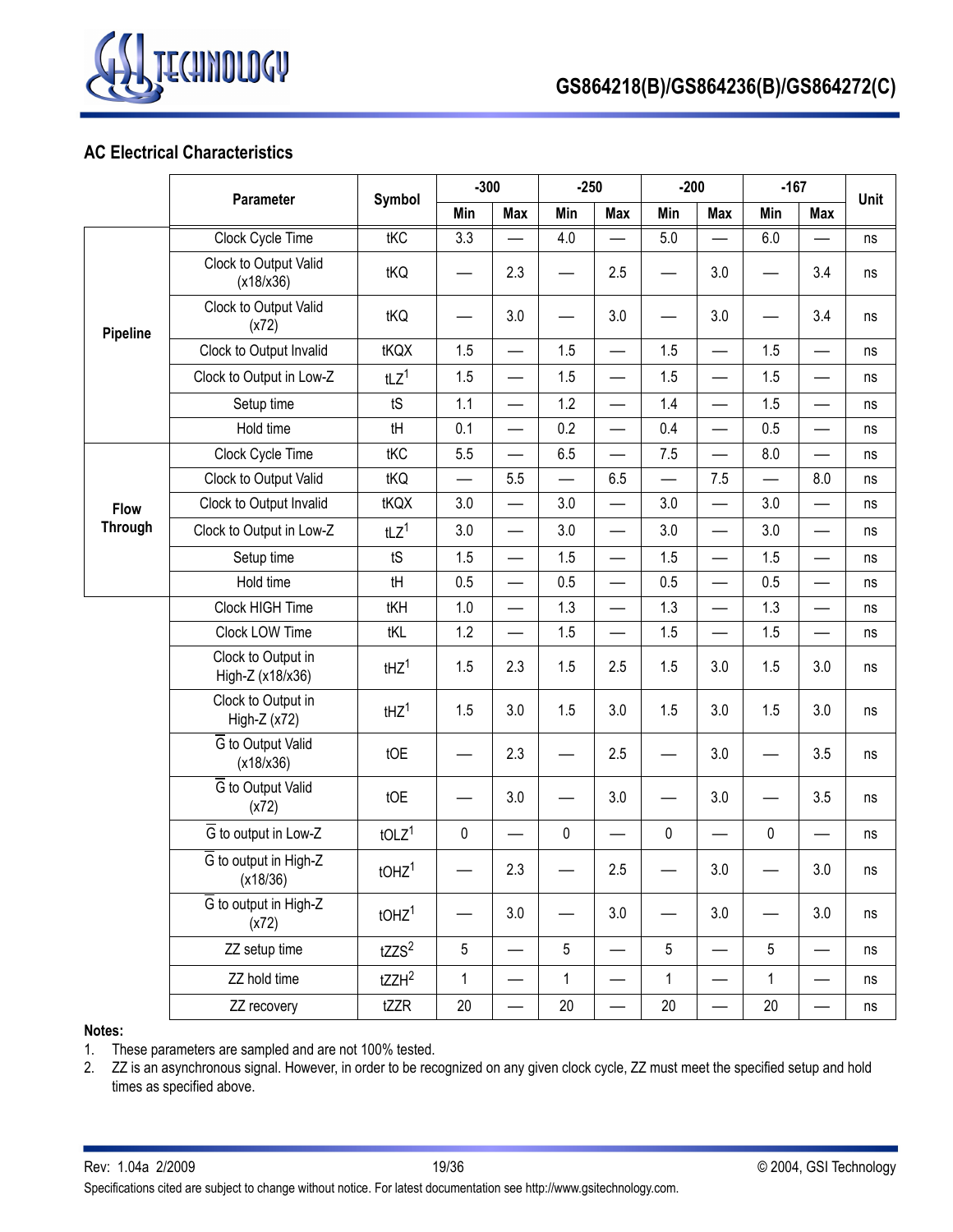

# **GS864218(B)/GS864236(B)/GS864272(C)**

# **Pipeline Mode Timing (SCD)**

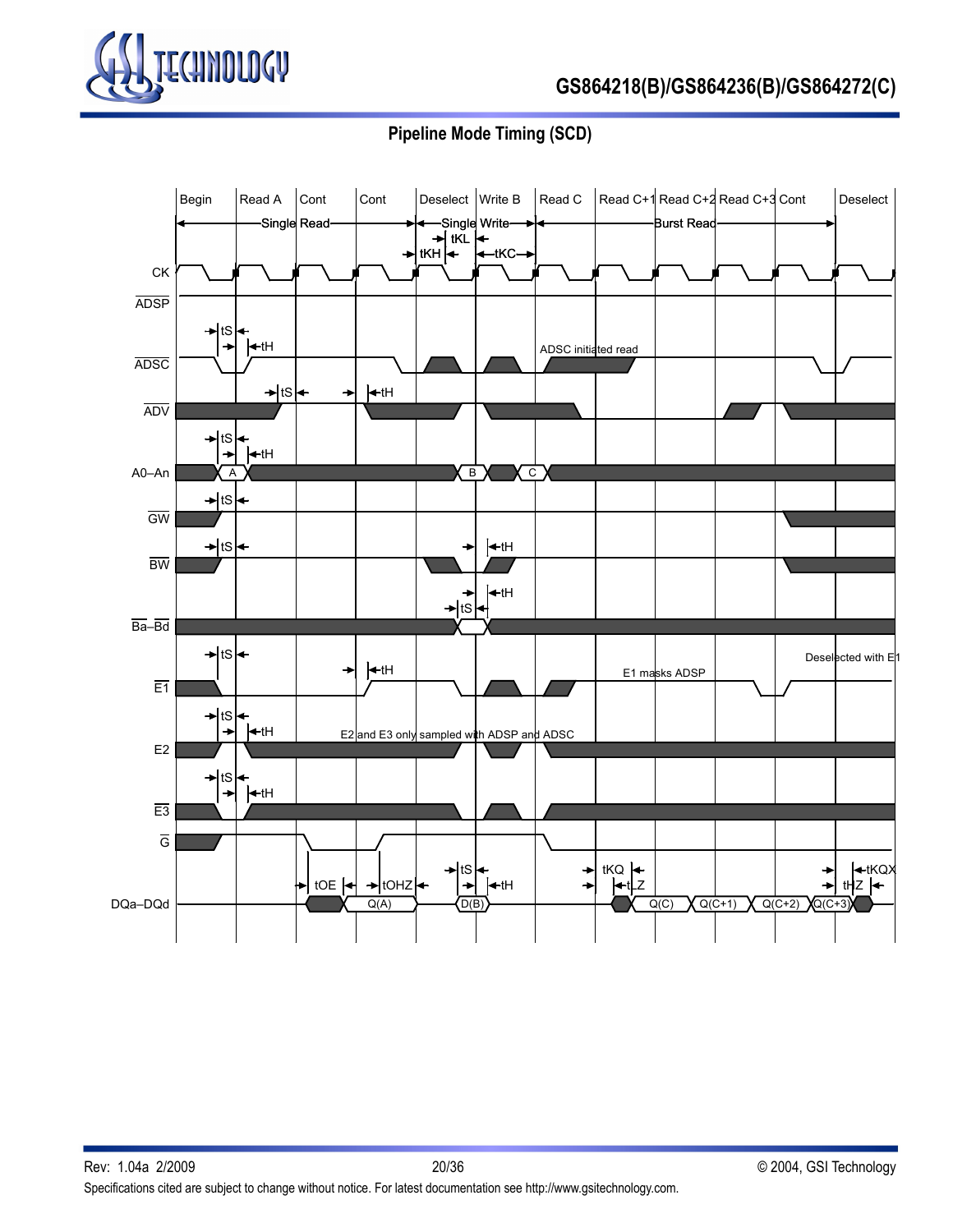

**Flow Through Mode Timing (SCD)**

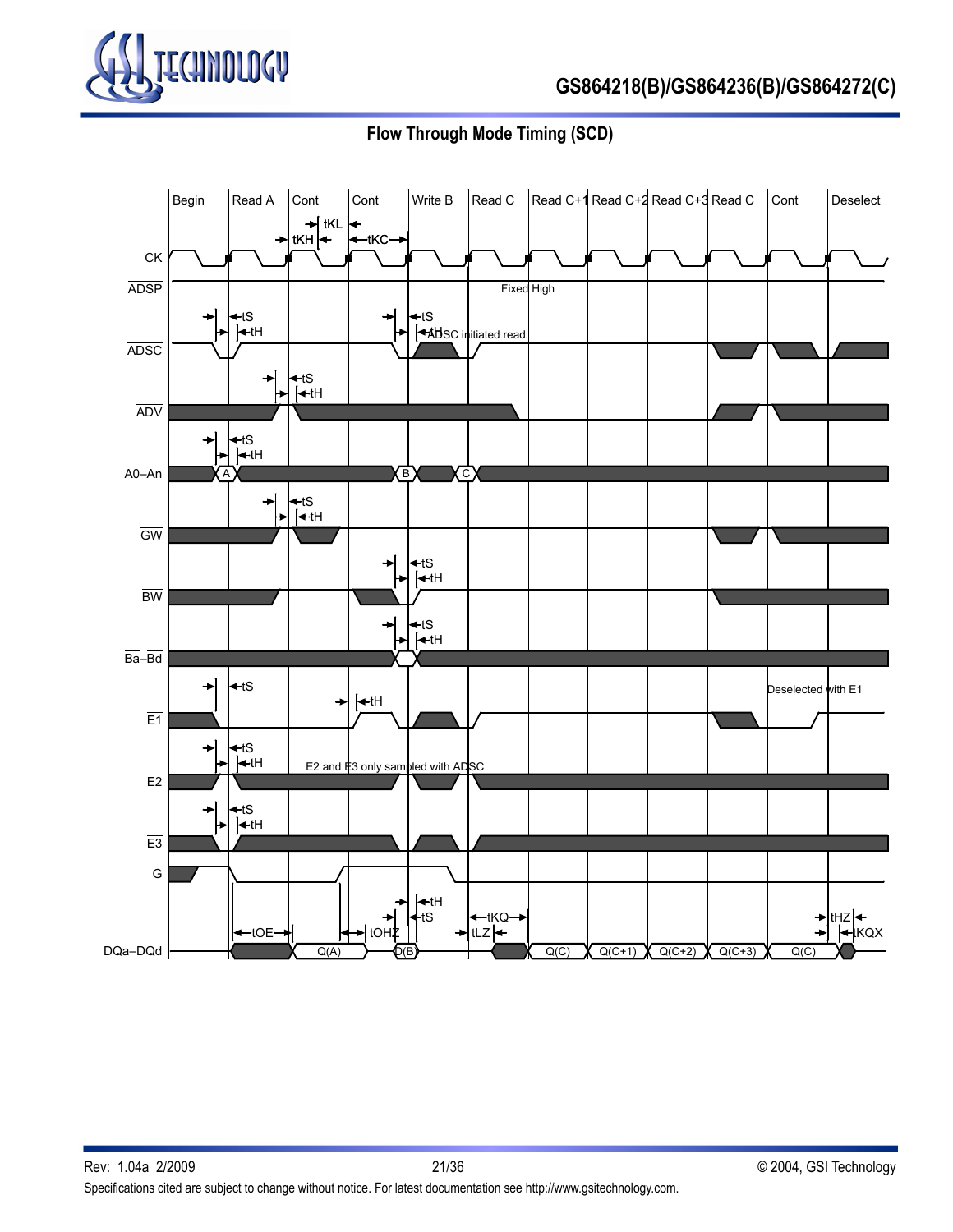

# **Pipeline Mode Timing (DCD)**

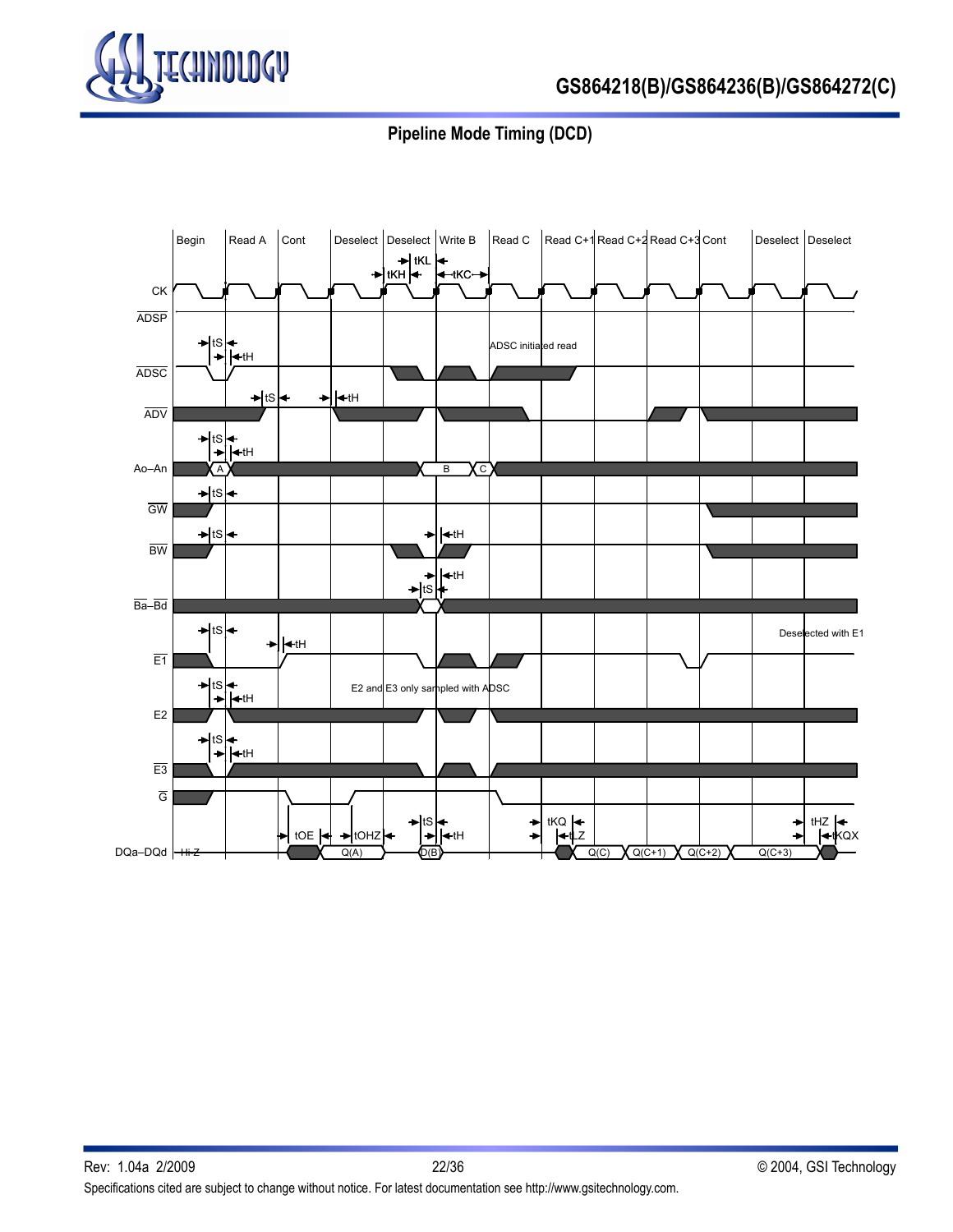

**Flow Through Mode Timing (DCD)**

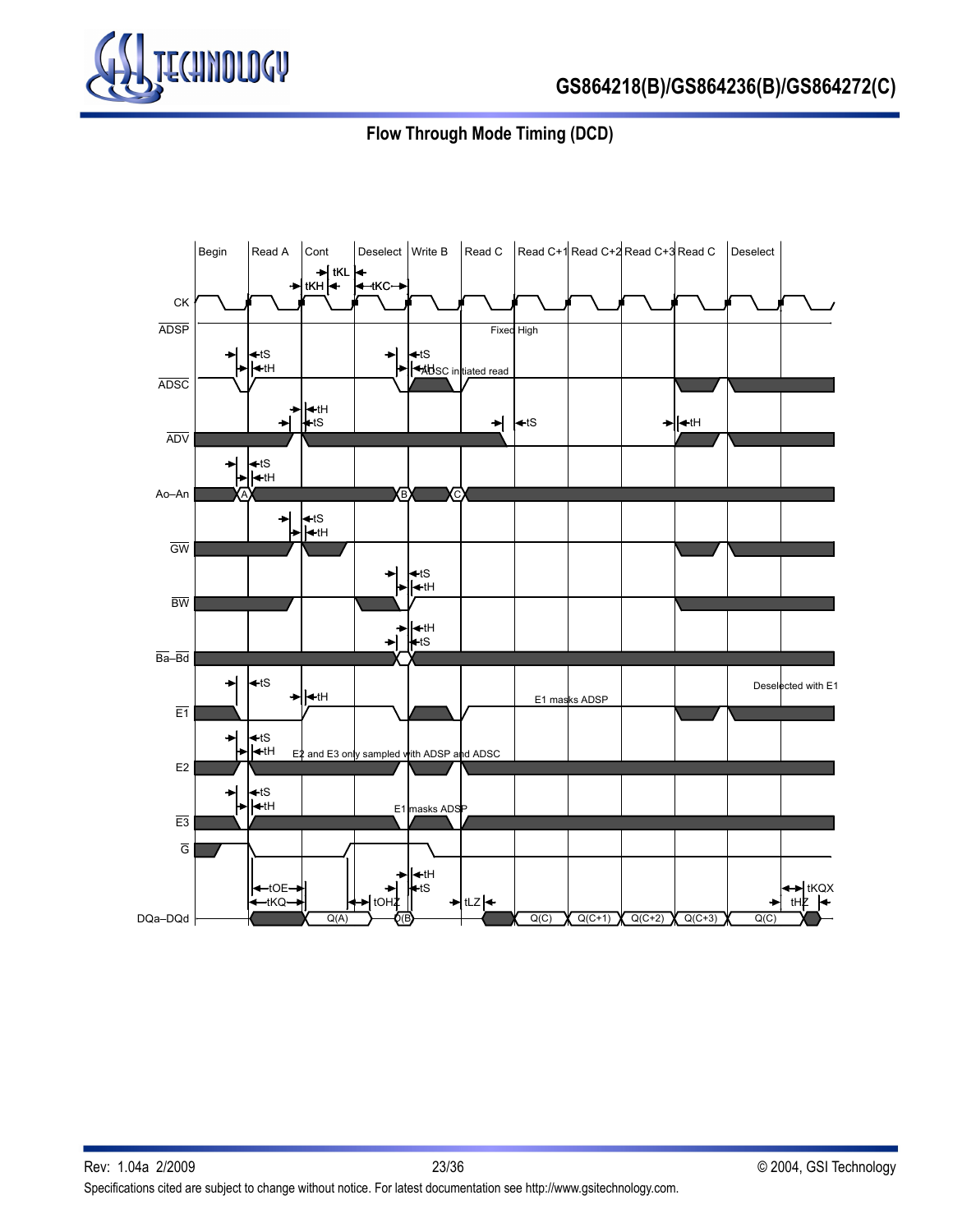

### **Sleep Mode**

During normal operation, ZZ must be pulled low, either by the user or by its internal pull down resistor. When ZZ is pulled high, the SRAM will enter a Power Sleep mode after 2 cycles. At this time, internal state of the SRAM is preserved. When ZZ returns to low, the SRAM operates normally after ZZ recovery time.

Sleep mode is a low current, power-down mode in which the device is deselected and current is reduced to  $I_{SB}2$ . The duration of Sleep mode is dictated by the length of time the ZZ is in a High state. After entering Sleep mode, all inputs except ZZ become disabled and all outputs go to High-Z The ZZ pin is an asynchronous, active high input that causes the device to enter Sleep mode. When the ZZ pin is driven high, I<sub>SB</sub>2 is guaranteed after the time tZZI is met. Because ZZ is an asynchronous input, pending operations or operations in progress may not be properly completed if ZZ is asserted. Therefore, Sleep mode must not be initiated until valid pending operations are completed. Similarly, when exiting Sleep mode during tZZR, only a Deselect or Read commands may be applied while the SRAM is recovering from Sleep mode.



**Sleep Mode Timing**

# **Application Tips**

### **Single and Dual Cycle Deselect**

SCD devices (like this one) force the use of "dummy read cycles" (read cycles that are launched normally, but that are ended with the output drivers inactive) in a fully synchronous environment. Dummy read cycles waste performance, but their use usually assures there will be no bus contention in transitions from reads to writes or between banks of RAMs. DCD SRAMs do not waste bandwidth on dummy cycles and are logically simpler to manage in a multiple bank application (wait states need not be inserted at bank address boundary crossings), but greater care must be exercised to avoid excessive bus contention.

### **JTAG Port Operation**

#### **Overview**

The JTAG Port on this RAM operates in a manner that is compliant with IEEE Standard 1149.1-1990, a serial boundary scan interface standard (commonly referred to as JTAG). The JTAG Port input interface levels scale with V<sub>DD</sub>. The JTAG output drivers are powered by  $V_{DDO}$ .

#### **Disabling the JTAG Port**

It is possible to use this device without utilizing the JTAG port. The port is reset at power-up and will remain inactive unless clocked. TCK, TDI, and TMS are designed with internal pull-up circuits.To assure normal operation of the RAM with the JTAG Port unused, TCK, TDI, and TMS may be left floating or tied to either  $V_{DD}$  or  $V_{SS}$ . TDO should be left unconnected.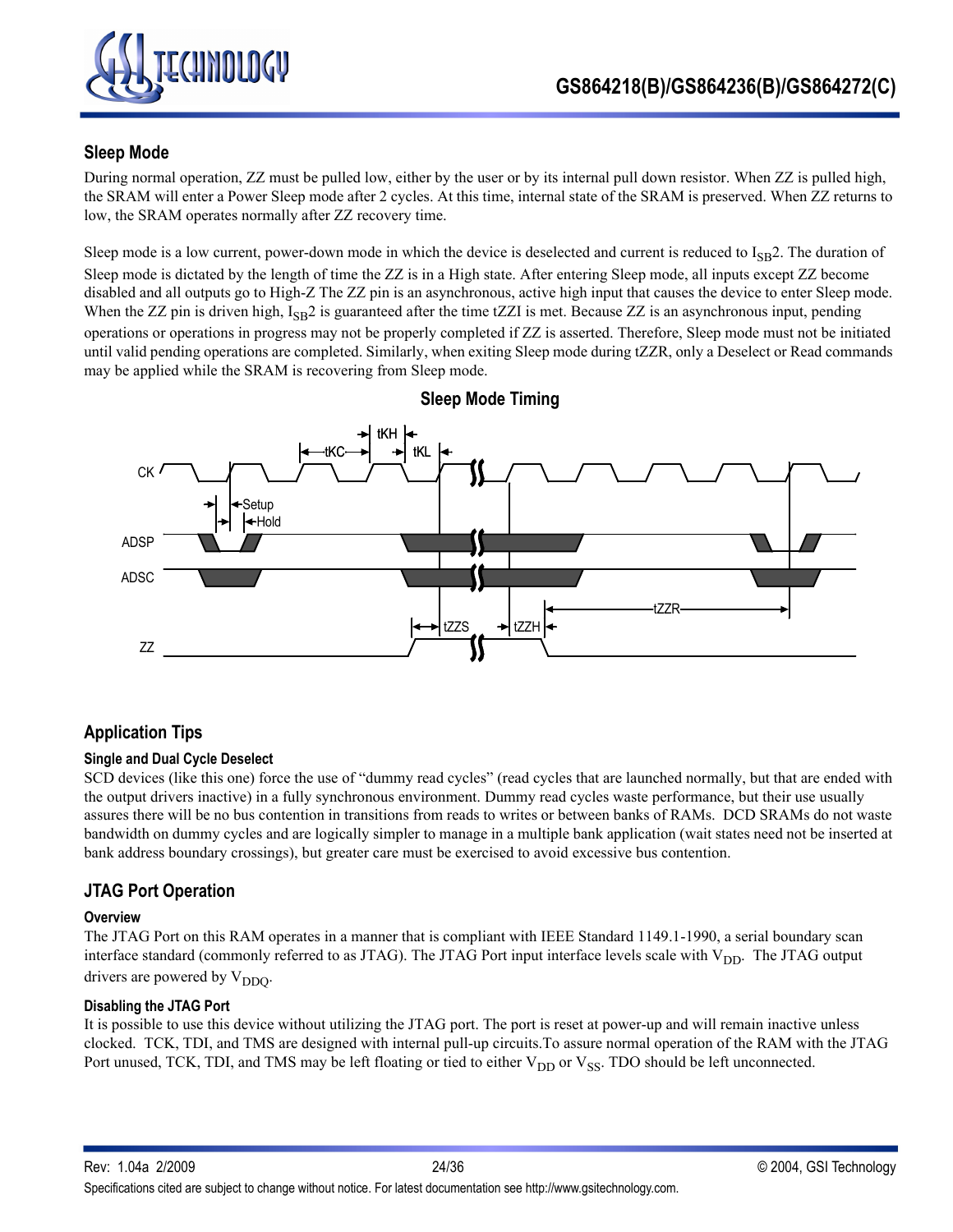

### **JTAG Pin Descriptions**

| Pin        | <b>Pin Name</b>         | <b>I/O</b> | <b>Description</b>                                                                                                                                                                                                                                                                                                                                                                                                                                       |
|------------|-------------------------|------------|----------------------------------------------------------------------------------------------------------------------------------------------------------------------------------------------------------------------------------------------------------------------------------------------------------------------------------------------------------------------------------------------------------------------------------------------------------|
| <b>TCK</b> | <b>Test Clock</b>       | In         | Clocks all TAP events. All inputs are captured on the rising edge of TCK and all outputs propagate<br>from the falling edge of TCK.                                                                                                                                                                                                                                                                                                                      |
| <b>TMS</b> | <b>Test Mode Select</b> | In.        | The TMS input is sampled on the rising edge of TCK. This is the command input for the TAP<br>controller state machine. An undriven TMS input will produce the same result as a logic one input<br>level.                                                                                                                                                                                                                                                 |
| TDI        | Test Data In            | In.        | The TDI input is sampled on the rising edge of TCK. This is the input side of the serial registers<br>placed between TDI and TDO. The register placed between TDI and TDO is determined by the<br>state of the TAP Controller state machine and the instruction that is currently loaded in the TAP<br>Instruction Register (refer to the TAP Controller State Diagram). An undriven TDI pin will produce<br>the same result as a logic one input level. |
| <b>TDO</b> | Test Data Out           | Out        | Output that is active depending on the state of the TAP state machine. Output changes in<br>response to the falling edge of TCK. This is the output side of the serial registers placed between<br>TDI and TDO.                                                                                                                                                                                                                                          |

**Note:**

This device does not have a TRST (TAP Reset) pin. TRST is optional in IEEE 1149.1. The Test-Logic-Reset state is entered while TMS is held high for five rising edges of TCK. The TAP Controller is also reset automaticly at power-up.

### **JTAG Port Registers**

### **Overview**

The various JTAG registers, refered to as Test Access Port orTAP Registers, are selected (one at a time) via the sequences of 1s and 0s applied to TMS as TCK is strobed. Each of the TAP Registers is a serial shift register that captures serial input data on the rising edge of TCK and pushes serial data out on the next falling edge of TCK. When a register is selected, it is placed between the TDI and TDO pins.

#### **Instruction Register**

The Instruction Register holds the instructions that are executed by the TAP controller when it is moved into the Run, Test/Idle, or the various data register states. Instructions are 3 bits long. The Instruction Register can be loaded when it is placed between the TDI and TDO pins. The Instruction Register is automatically preloaded with the IDCODE instruction at power-up or whenever the controller is placed in Test-Logic-Reset state.

### **Bypass Register**

The Bypass Register is a single bit register that can be placed between TDI and TDO. It allows serial test data to be passed through the RAM's JTAG Port to another device in the scan chain with as little delay as possible.

#### **Boundary Scan Register**

The Boundary Scan Register is a collection of flip flops that can be preset by the logic level found on the RAM's input or I/O pins. The flip flops are then daisy chained together so the levels found can be shifted serially out of the JTAG Port's TDO pin. The Boundary Scan Register also includes a number of place holder flip flops (always set to a logic 1). The relationship between the device pins and the bits in the Boundary Scan Register is described in the Scan Order Table following. The Boundary Scan Register, under the control of the TAP Controller, is loaded with the contents of the RAMs I/O ring when the controller is in Capture-DR state and then is placed between the TDI and TDO pins when the controller is moved to Shift-DR state. SAMPLE-Z, SAMPLE/PRELOAD and EXTEST instructions can be used to activate the Boundary Scan Register.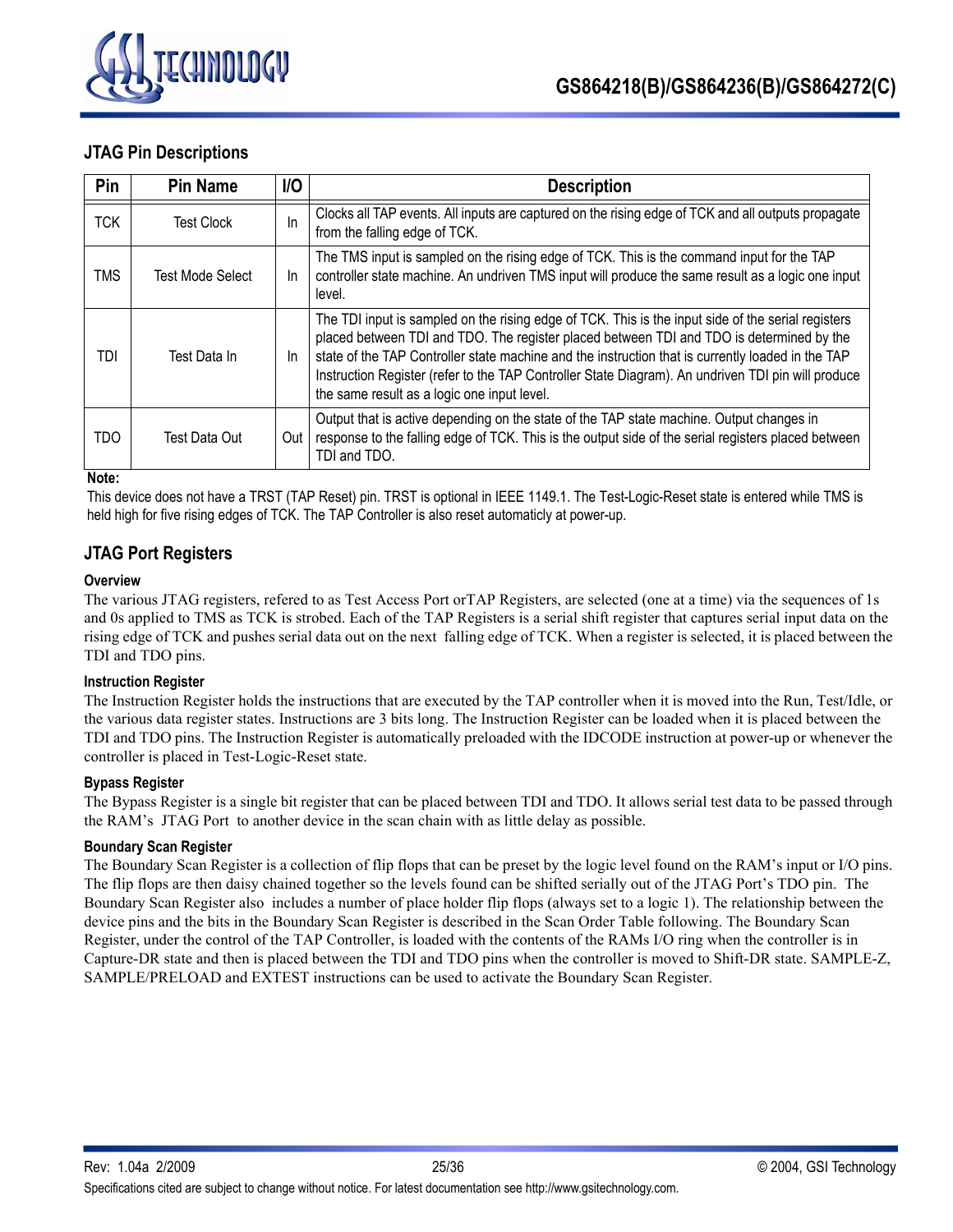

### **JTAG TAP Block Diagram**



#### **Identification (ID) Register**

The ID Register is a 32-bit register that is loaded with a device and vendor specific 32-bit code when the controller is put in Capture-DR state with the IDCODE command loaded in the Instruction Register. The code is loaded from a 32-bit on-chip ROM. It describes various attributes of the RAM as indicated below. The register is then placed between the TDI and TDO pins when the controller is moved into Shift-DR state. Bit 0 in the register is the LSB and the first to reach TDO when shifting begins.

### **ID Register Contents**

|      |    | <b>Revision</b> | <b>Die</b><br>Code | <b>Not Used</b> |              |          |    |          |          |          |    |    |              | I/O<br>Configuration |    |             |    |          | <b>GSI Technology</b><br><b>JEDEC Vendor</b><br><b>ID Code</b> |                 |    |          |   |                |                |              |                 |   | Register<br>Presence |                |  |   |
|------|----|-----------------|--------------------|-----------------|--------------|----------|----|----------|----------|----------|----|----|--------------|----------------------|----|-------------|----|----------|----------------------------------------------------------------|-----------------|----|----------|---|----------------|----------------|--------------|-----------------|---|----------------------|----------------|--|---|
| Bit# | 31 | 30              | 29                 | 28              | 27           | 26       | 25 | 24       | 23       | 22       | 21 | 20 | 19           | 18                   | 17 | 16          | 15 | 14       | 13                                                             | 12 <sup>°</sup> | 11 | 10       | 9 | 8 <sup>1</sup> | $\overline{7}$ | 6            | 5 <sup>1</sup>  | 4 | 3                    | $\overline{2}$ |  | 0 |
| x72  | X  | X               | X                  | X               | 0            | $\Omega$ | 0  | $\Omega$ | 0        | $\Omega$ | 0  |    | 0            | $\Omega$             | 0  | $\Omega$    |    | 0        | 0                                                              |                 | 0  | 0        | 0 |                | 1              | $\mathbf 0$  | 1 <sup>1</sup>  | 1 | $\overline{0}$       | $\mathbf{0}$   |  |   |
| x36  | X  | X               | X                  | X               | $\mathbf{0}$ | $\Omega$ | 0  | X        |          | $\Omega$ | 0  |    | 0            | $\Omega$             | 0  | $\Omega$    |    | $\Omega$ | 0                                                              | $\Omega$        | 0  | 0        | 0 |                | 1              | $\mathbf{0}$ | 1 <sup>1</sup>  |   | $\mathbf 0$          | $\mathbf{0}$   |  |   |
| x32  | X  | X               | Χ                  | X               | 0            | $\Omega$ | 0  | $\Omega$ | 0        | $\Omega$ | 0  |    | 0            | 0                    | 0  | $\mathbf 0$ |    |          | 0                                                              | $\Omega$        | 0  | 0        | 0 |                | $\mathbf{1}$   | $\mathbf 0$  | 1 I             | 1 | $\mathbf 0$          | 0              |  |   |
| x18  | X  | X               | X                  | X.              | $\Omega$     | $\Omega$ | 0  | X        |          | $\Omega$ | 0  |    | $\mathbf{0}$ | $\Omega$             | 0  | $\Omega$    |    | 0        |                                                                | $\Omega$        | 0  | $\Omega$ | 0 |                | $\mathbf 1$    | $\mathbf 0$  | -1              |   | $\mathbf 0$          | $\mathbf{0}$   |  |   |
| x16  | Χ  | Χ               | Χ                  | X               | $\Omega$     | $\Omega$ | 0  | $\Omega$ | $\Omega$ | $\Omega$ | 0  |    | 0            | $\Omega$             | 0  | $\Omega$    |    | и        |                                                                | $\Omega$        | 0  | 0        | 0 | 11             | 1 <sup>1</sup> | $\mathbf 0$  | $1 \mid 1 \mid$ |   | $\overline{0}$       | $\mathbf{0}$   |  |   |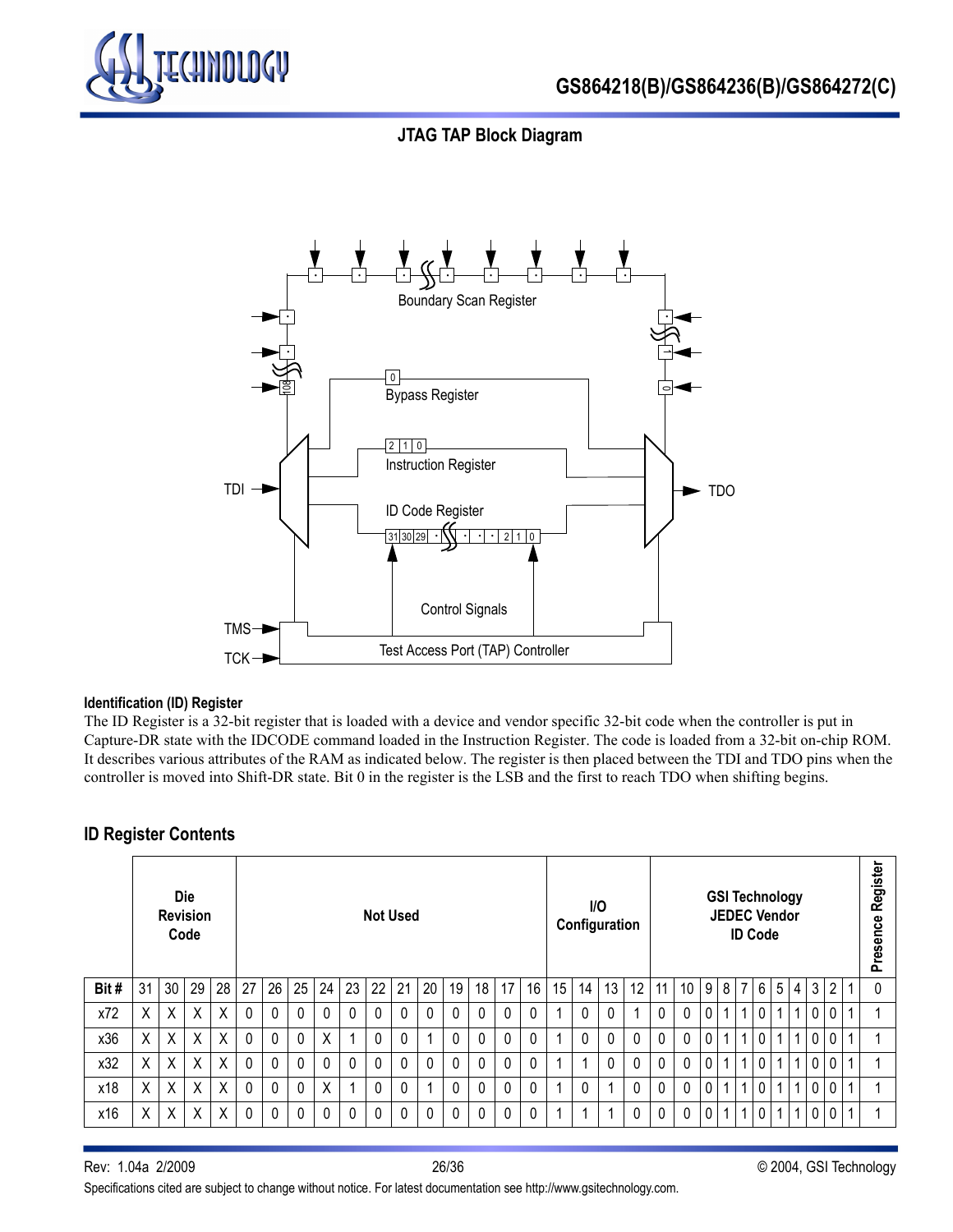

### **Tap Controller Instruction Set**

### **Overview**

There are two classes of instructions defined in the Standard 1149.1-1990; the standard (Public) instructions, and device specific (Private) instructions. Some Public instructions are mandatory for 1149.1 compliance. Optional Public instructions must be implemented in prescribed ways. The TAP on this device may be used to monitor all input and I/O pads, and can be used to load address, data or control signals into the RAM or to preload the I/O buffers.

When the TAP controller is placed in Capture-IR state the two least significant bits of the instruction register are loaded with 01. When the controller is moved to the Shift-IR state the Instruction Register is placed between TDI and TDO. In this state the desired instruction is serially loaded through the TDI input (while the previous contents are shifted out at TDO). For all instructions, the TAP executes newly loaded instructions only when the controller is moved to Update-IR state. The TAP instruction set for this device is listed in the following table.



**JTAG Tap Controller State Diagram**

#### **Instruction Descriptions**

#### **BYPASS**

When the BYPASS instruction is loaded in the Instruction Register the Bypass Register is placed between TDI and TDO. This occurs when the TAP controller is moved to the Shift-DR state. This allows the board level scan path to be shortened to facilitate testing of other devices in the scan path.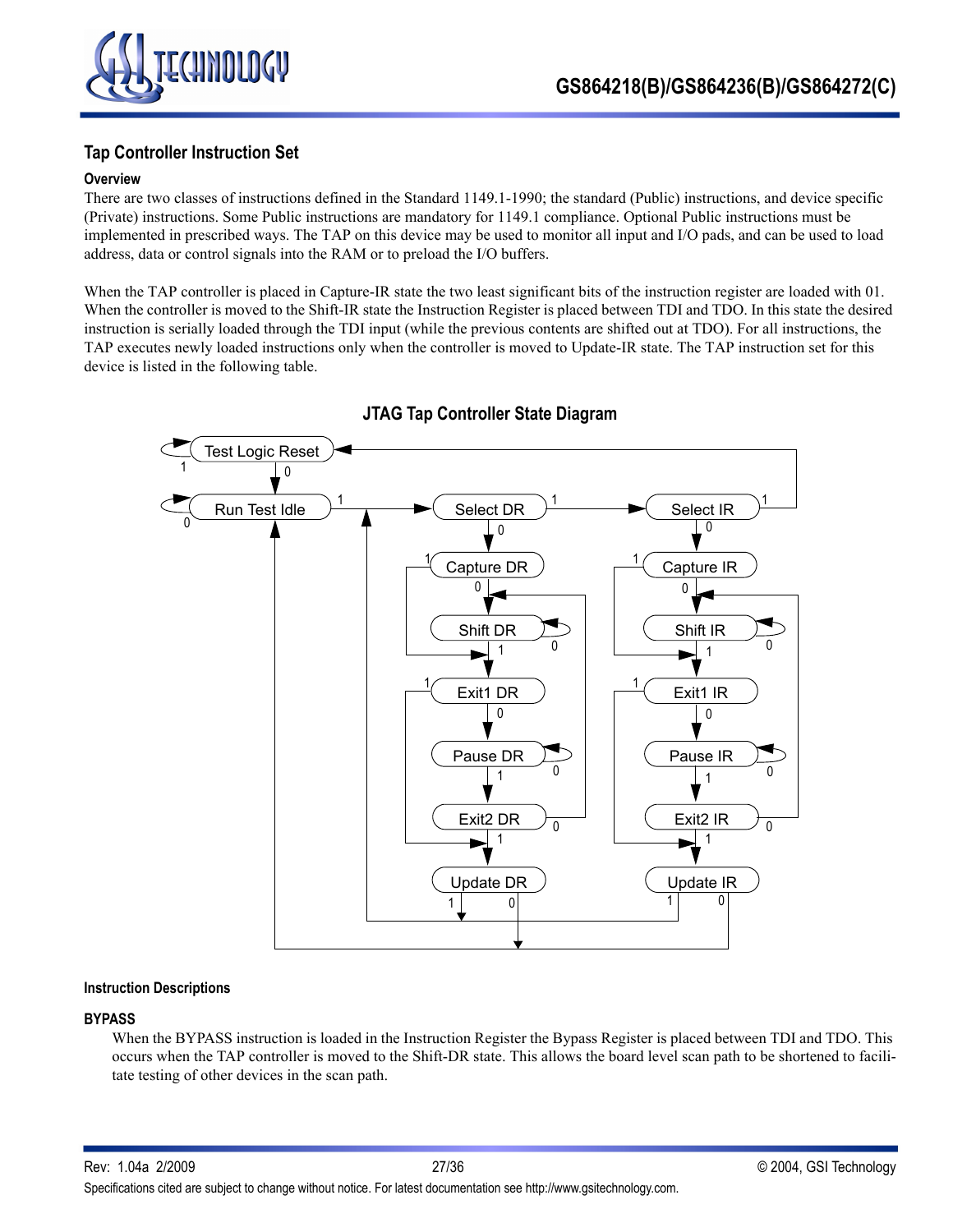

### **SAMPLE/PRELOAD**

SAMPLE/PRELOAD is a Standard 1149.1 mandatory public instruction. When the SAMPLE / PRELOAD instruction is loaded in the Instruction Register, moving the TAP controller into the Capture-DR state loads the data in the RAMs input and I/O buffers into the Boundary Scan Register. Boundary Scan Register locations are not associated with an input or I/O pin, and are loaded with the default state identified in the Boundary Scan Chain table at the end of this section of the datasheet. Because the RAM clock is independent from the TAP Clock (TCK) it is possible for the TAP to attempt to capture the I/O ring contents while the input buffers are in transition (i.e. in a metastable state). Although allowing the TAP to sample metastable inputs will not harm the device, repeatable results cannot be expected. RAM input signals must be stabilized for long enough to meet the TAPs input data capture set-up plus hold time (tTS plus tTH). The RAMs clock inputs need not be paused for any other TAP operation except capturing the I/O ring contents into the Boundary Scan Register. Moving the controller to Shift-DR state then places the boundary scan register between the TDI and TDO pins.

### **EXTEST**

EXTEST is an IEEE 1149.1 mandatory public instruction. It is to be executed whenever the instruction register is loaded with all logic 0s. The EXTEST command does not block or override the RAM's input pins; therefore, the RAM's internal state is still determined by its input pins.

Typically, the Boundary Scan Register is loaded with the desired pattern of data with the SAMPLE/PRELOAD command. Then the EXTEST command is used to output the Boundary Scan Register's contents, in parallel, on the RAM's data output drivers on the falling edge of TCK when the controller is in the Update-IR state.

Alternately, the Boundary Scan Register may be loaded in parallel using the EXTEST command. When the EXTEST instruction is selected, the sate of all the RAM's input and I/O pins, as well as the default values at Scan Register locations not associated with a pin, are transferred in parallel into the Boundary Scan Register on the rising edge of TCK in the Capture-DR state, the RAM's output pins drive out the value of the Boundary Scan Register location with which each output pin is associated.

#### **IDCODE**

The IDCODE instruction causes the ID ROM to be loaded into the ID register when the controller is in Capture-DR mode and places the ID register between the TDI and TDO pins in Shift-DR mode. The IDCODE instruction is the default instruction loaded in at power up and any time the controller is placed in the Test-Logic-Reset state.

#### **SAMPLE-Z**

If the SAMPLE-Z instruction is loaded in the instruction register, all RAM outputs are forced to an inactive drive state (high-Z) and the Boundary Scan Register is connected between TDI and TDO when the TAP controller is moved to the Shift-DR state.

#### **RFU**

These instructions are Reserved for Future Use. In this device they replicate the BYPASS instruction.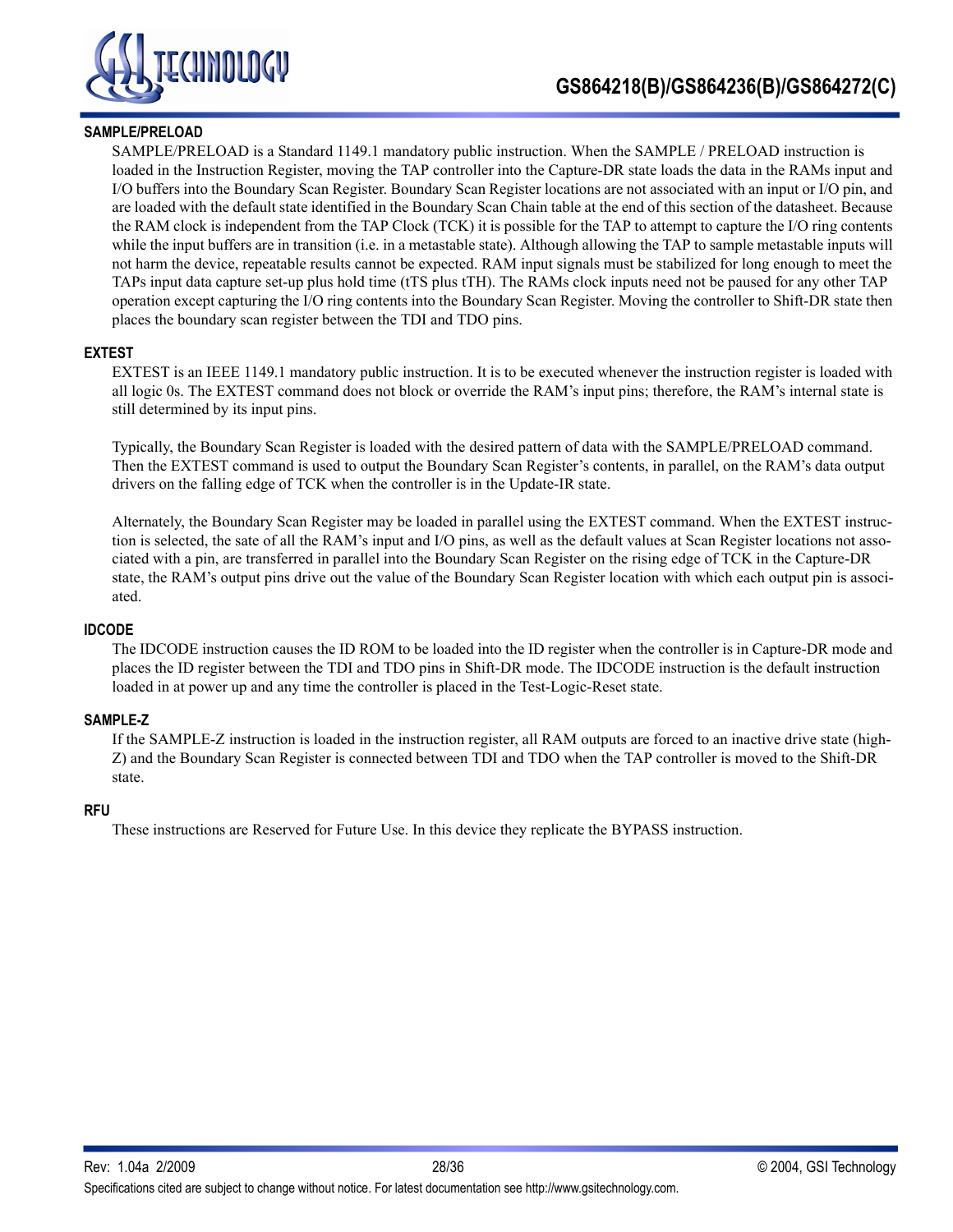

# **JTAG TAP Instruction Set Summary**

| <b>Instruction</b>        | Code | <b>Description</b>                                                                                                                  |   |
|---------------------------|------|-------------------------------------------------------------------------------------------------------------------------------------|---|
| <b>EXTEST</b>             | 000  | Places the Boundary Scan Register between TDI and TDO.                                                                              | л |
| <b>IDCODE</b>             | 001  | Preloads ID Register and places it between TDI and TDO.                                                                             |   |
| SAMPLE-Z                  | 010  | Captures I/O ring contents. Places the Boundary Scan Register between TDI and<br>TDO.<br>Forces all RAM output drivers to High-Z.   |   |
| <b>RFU</b>                | 011  | Do not use this instruction; Reserved for Future Use.<br>Replicates BYPASS instruction. Places Bypass Register between TDI and TDO. |   |
| SAMPLE/<br><b>PRELOAD</b> | 100  | Captures I/O ring contents. Places the Boundary Scan Register between TDI and<br>TDO.                                               |   |
| <b>GSI</b>                | 101  | GSI private instruction.                                                                                                            |   |
| <b>RFU</b>                | 110  | Do not use this instruction; Reserved for Future Use.<br>Replicates BYPASS instruction. Places Bypass Register between TDI and TDO. |   |
| <b>BYPASS</b>             | 111  | Places Bypass Register between TDI and TDO.                                                                                         |   |

### **Notes:**

1. Instruction codes expressed in binary, MSB on left, LSB on right.

2. Default instruction automatically loaded at power-up and in test-logic-reset state.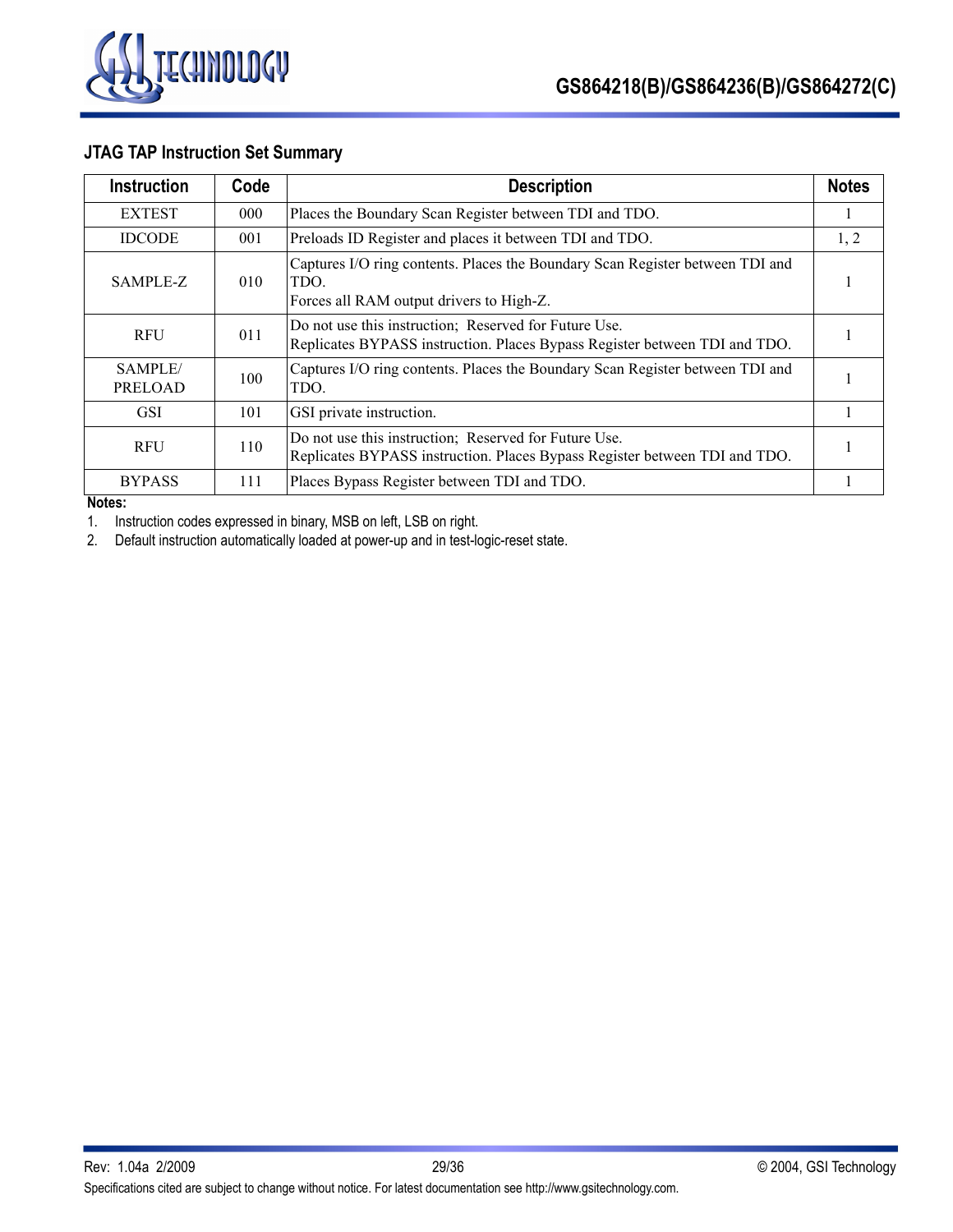

### **JTAG Port Recommended Operating Conditions and DC Characteristics**

| <b>Parameter</b>                       | Symbol            | Min.               | Max.            | Unit | <b>Notes</b>   |
|----------------------------------------|-------------------|--------------------|-----------------|------|----------------|
| 3.3 V Test Port Input High Voltage     | V <sub>HHJ3</sub> | 2.0                | $V_{DD3} + 0.3$ | V    |                |
| 3.3 V Test Port Input Low Voltage      | $V_{ILJ3}$        | $-0.3$             | 0.8             | V    |                |
| 2.5 V Test Port Input High Voltage     | $V_{IHJ2}$        | $0.6 * VDD2$       | $V_{DD2} + 0.3$ | V    |                |
| 2.5 V Test Port Input Low Voltage      | $V_{ILJ2}$        | $-0.3$             | $0.3 * V_{DD2}$ | V    |                |
| TMS, TCK and TDI Input Leakage Current | <sup>I</sup> INHJ | $-300$             |                 | uA   | $\overline{2}$ |
| TMS, TCK and TDI Input Leakage Current | <sup>I</sup> INLJ | $-1$               | 100             | uA   | 3              |
| <b>TDO Output Leakage Current</b>      | $I_{OLJ}$         | $-1$               |                 | uA   | 4              |
| <b>Test Port Output High Voltage</b>   | V <sub>OHJ</sub>  | 1.7                |                 | V    | 5, 6           |
| <b>Test Port Output Low Voltage</b>    | $V_{OLJ}$         |                    | 0.4             | V    | 5, 7           |
| Test Port Output CMOS High             | $V_{OHJC}$        | $V_{DDQ}$ – 100 mV |                 | V    | 5, 8           |
| Test Port Output CMOS Low              | $V_{OLJC}$        |                    | 100 mV          | V    | 5, 9           |

### **Notes:**

1. Input Under/overshoot voltage must be  $-2$  V < Vi < V<sub>DDn</sub> +2 V not to exceed 4.6 V maximum, with a pulse width not to exceed 20% tTKC.

- 2.  $V_{ILJ} \leq V_{IN} \leq V_{DDn}$
- 3.  $0 V \leq V_{IN} \leq V_{ILJn}$
- 4. Output Disable,  $V_{OUT} = 0$  to  $V_{DDn}$
- 5. The TDO output driver is served by the  $V_{DDQ}$  supply.
- 6.  $I_{\text{OH},I} = -4 \text{ mA}$
- 7.  $I_{OLJ} = +4 \text{ mA}$
- 8.  $I_{OHJC} = -100 \text{ uA}$
- 9.  $I_{OLJC}$  = +100 uA

### **JTAG Port AC Test Conditions**

| <b>Parameter</b>       | <b>Conditions</b> |  |
|------------------------|-------------------|--|
| Input high level       | $V_{DD} - 0.2 V$  |  |
| Input low level        | 0.2V              |  |
| Input slew rate        | $1$ V/ns          |  |
| Input reference level  | $V_{DDQ}/2$       |  |
| Output reference level | $V_{DDO}/2$       |  |

#### **Notes:**

- 1. Include scope and jig capacitance.
- 2. Test conditions as shown unless otherwise noted.



\* Distributed Test Jig Capacitance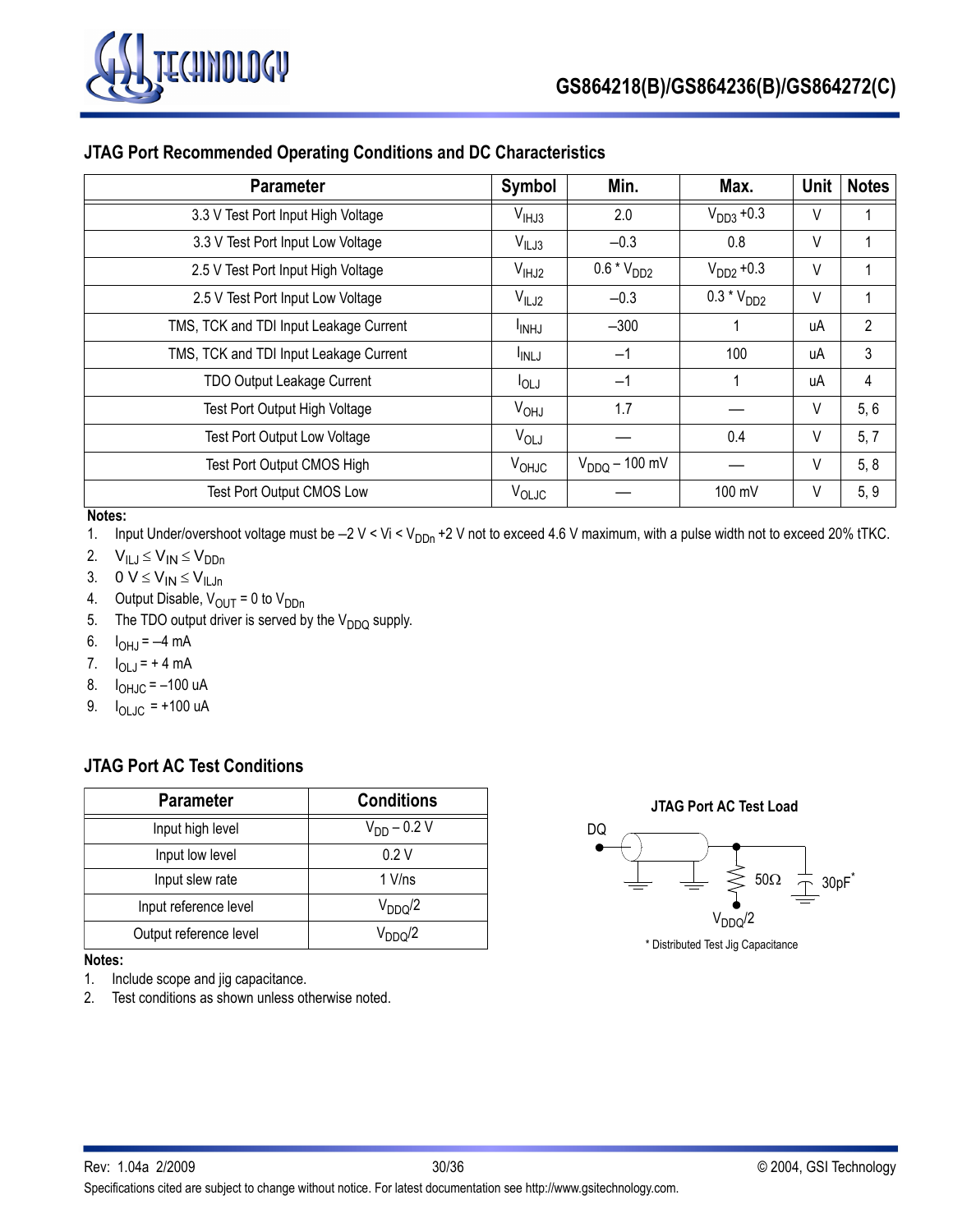

### **JTAG Port Timing Diagram**



### **JTAG Port AC Electrical Characteristics**

| <b>Parameter</b>            | Symbol      | Min | <b>Max</b> | Unit |
|-----------------------------|-------------|-----|------------|------|
| <b>TCK Cycle Time</b>       | <b>tTKC</b> | 50  |            | ns   |
| TCK Low to TDO Valid        | tTKQ        |     | 20         | ns   |
| <b>TCK High Pulse Width</b> | tTKH        | 20  |            | ns   |
| <b>TCK Low Pulse Width</b>  | <b>tTKL</b> | 20  |            | ns   |
| TDI & TMS Set Up Time       | tTS         | 10  |            | ns   |
| TDI & TMS Hold Time         | tTH         | 10  |            | ns   |

#### **Boundary Scan (BSDL Files)**

For information regarding the Boundary Scan Chain, or to obtain BSDL files for this part, please contact our Applications Engineering Department at: apps@gsitechnology.com.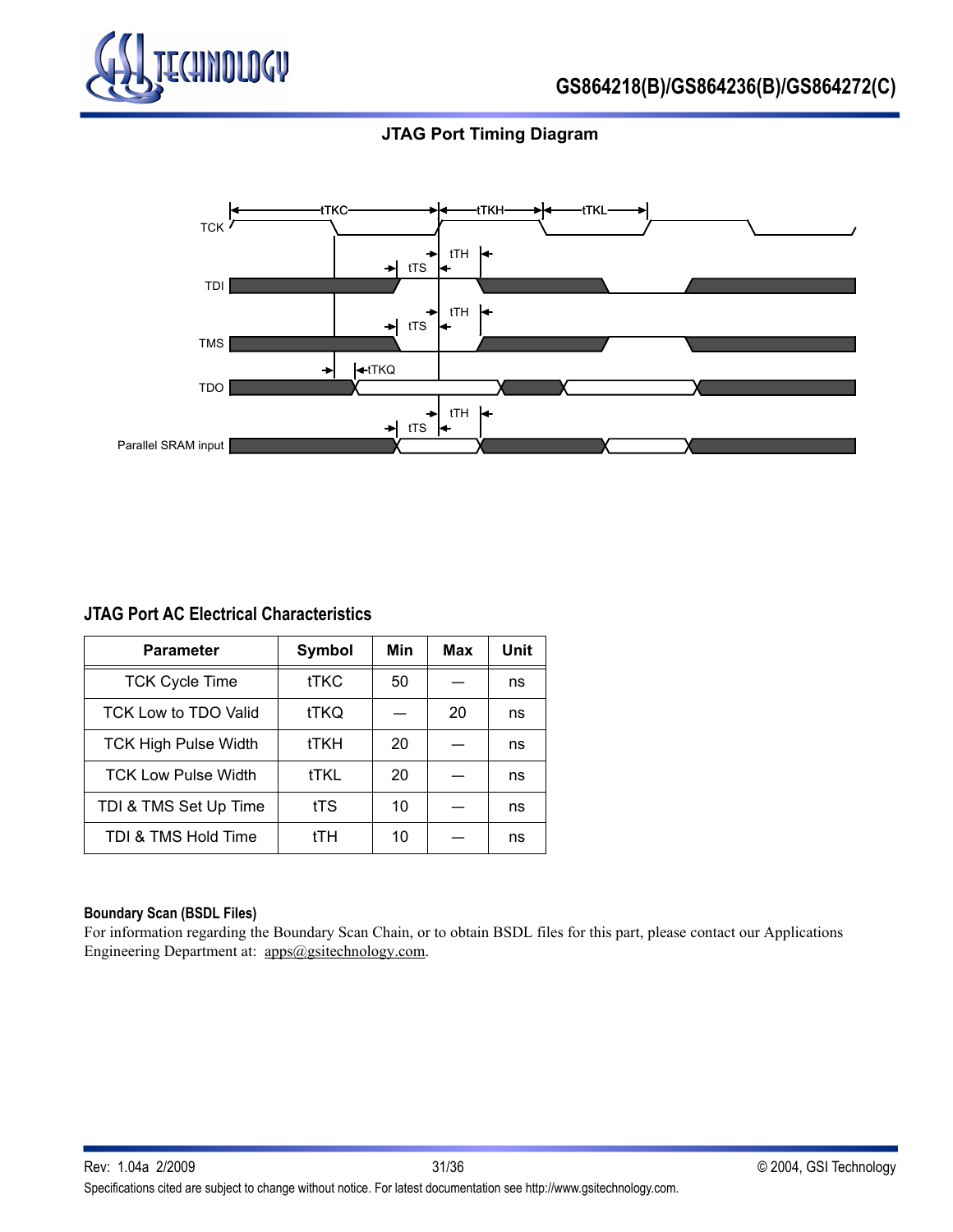



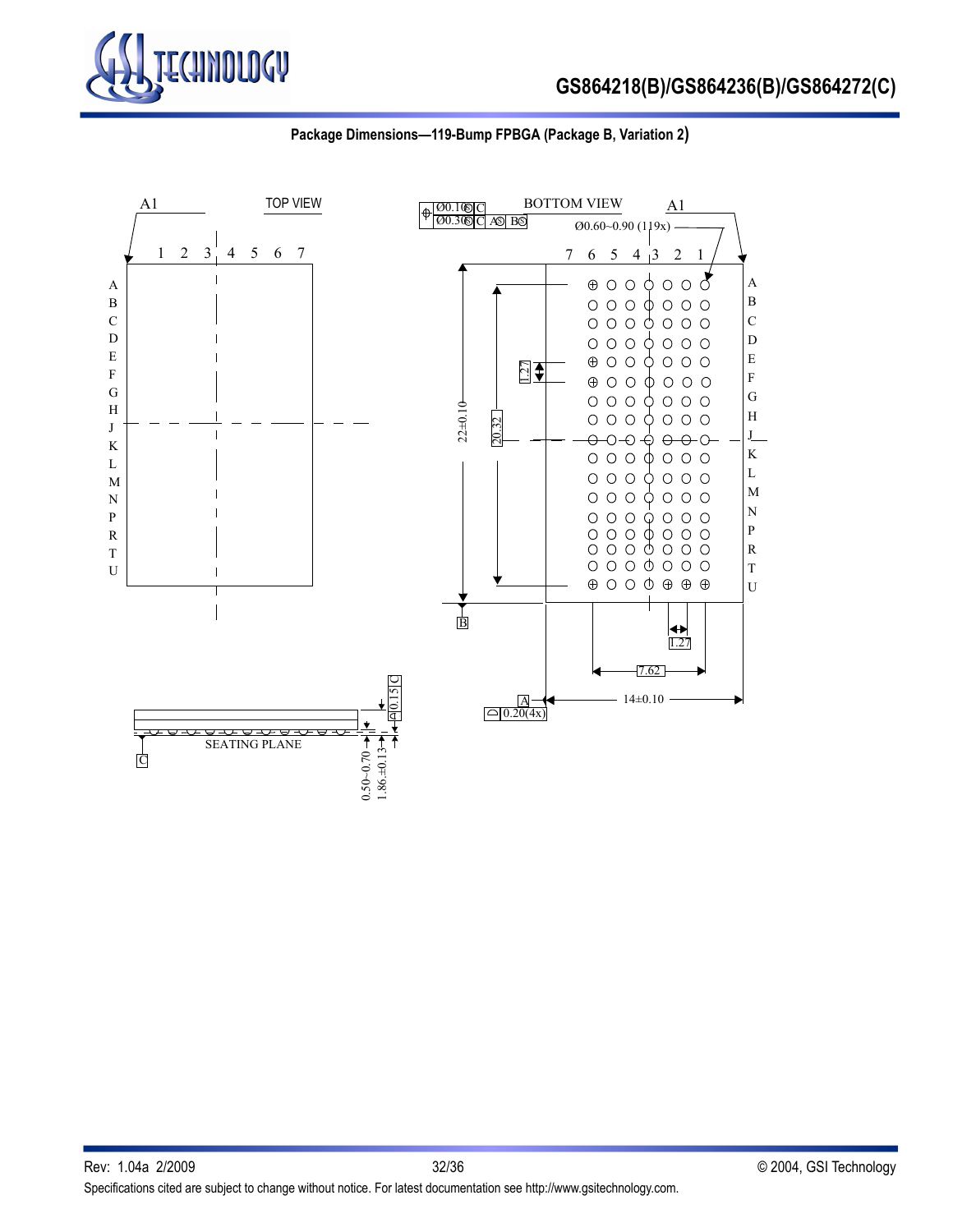

### **Package Dimensions—209-Bump BGA (Package C)**

14 mm x 22 mm Body, 1.0 mm Bump Pitch, 11 x 19 Bump Array

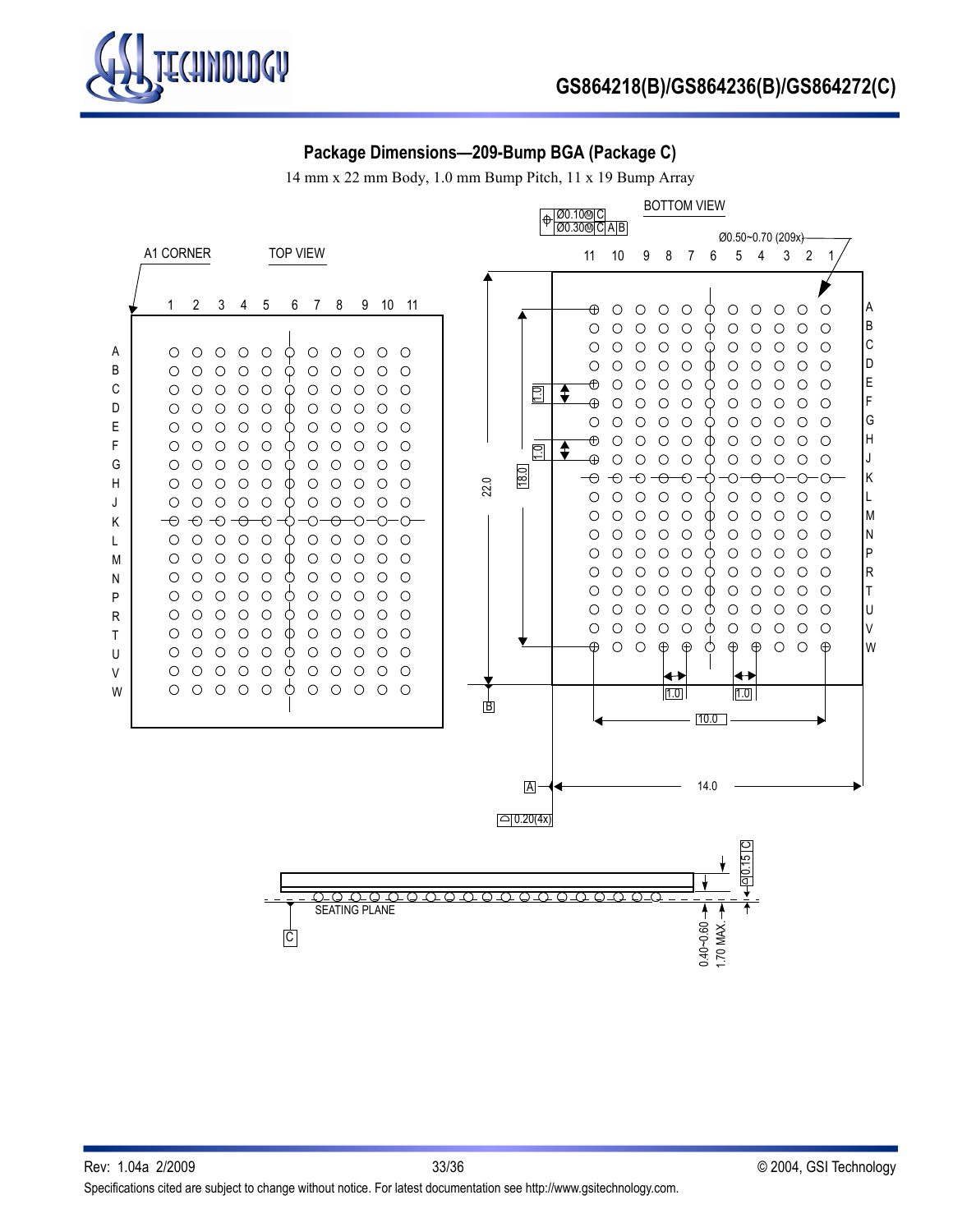

### **Ordering Information for GSI Synchronous Burst RAMs**

| Org            | Part Number <sup>1</sup> | <b>Type</b>    | Package         | Speed <sup>2</sup><br>(MHz/ns) | $T_A^3$      |
|----------------|--------------------------|----------------|-----------------|--------------------------------|--------------|
| 4M x 18        | GS864218B-300            | SCD/DCD; PL/FT | 119 BGA (var.2) | 300/5.5                        | $\mathsf{C}$ |
| 4M x 18        | GS864218B-250            | SCD/DCD; PL/FT | 119 BGA (var.2) | 250/6.5                        | $\mathsf{C}$ |
| $4M \times 18$ | GS864218B-200            | SCD/DCD; PL/FT | 119 BGA (var.2) | 200/7.5                        | $\mathsf{C}$ |
| 4M x 18        | GS864218B-167            | SCD/DCD; PL/FT | 119 BGA (var.2) | 167/8                          | $\mathsf{C}$ |
| 2M x 36        | GS864236B-300            | SCD/DCD; PL/FT | 119 BGA (var.2) | 300/5.5                        | $\mathsf{C}$ |
| 2M x 36        | GS864236B-250            | SCD/DCD; PL/FT | 119 BGA (var.2) | 250/6.5                        | $\mathsf C$  |
| 2M x 36        | GS864236B-200            | SCD/DCD; PL/FT | 119 BGA (var.2) | 200/7.5                        | $\mathsf{C}$ |
| 2M x 36        | GS864236B-167            | SCD/DCD; PL/FT | 119 BGA (var.2) | 167/8                          | $\mathsf{C}$ |
| 1M x 72        | GS864272C-300            | SCD/DCD; PL/FT | 209 BGA         | 300/5.5                        | $\mathsf C$  |
| 1M x 72        | GS864272C-250            | SCD/DCD; PL/FT | 209 BGA         | 250/6.5                        | $\mathsf{C}$ |
| 1M x 72        | GS864272C-200            | SCD/DCD; PL/FT | 209 BGA         | 200/7.5                        | $\mathsf C$  |
| 1M x 72        | GS864272C-167            | SCD/DCD; PL/FT | 209 BGA         | 167/8                          | $\mathsf C$  |
| 4M x 18        | GS864218B-300I           | SCD/DCD; PL/FT | 119 BGA (var.2) | 300/5.5                        | $\mathbf{I}$ |
| 4M x 18        | GS864218B-250I           | SCD/DCD; PL/FT | 119 BGA (var.2) | 250/6.5                        | $\mathbf{I}$ |
| 4M x 18        | GS864218B-200I           | SCD/DCD; PL/FT | 119 BGA (var.2) | 200/7.5                        | $\mathbf{I}$ |
| 4M x 18        | GS864218B-167I           | SCD/DCD; PL/FT | 119 BGA (var.2) | 167/8                          | $\mathbf{I}$ |
| 2M x 36        | GS864236B-300I           | SCD/DCD; PL/FT | 119 BGA (var.2) | 300/5.5                        | $\mathbf{I}$ |
| 2M x 36        | GS864236B-250I           | SCD/DCD; PL/FT | 119 BGA (var.2) | 250/6.5                        | $\mathbf{I}$ |
| 2M x 36        | GS864236B-200I           | SCD/DCD; PL/FT | 119 BGA (var.2) | 200/7.5                        | $\mathbf{I}$ |
| 2M x 36        | GS864236B-167I           | SCD/DCD; PL/FT | 119 BGA (var.2) | 167/8                          | $\mathbf{I}$ |
| 1M x 72        | GS864272C-300I           | SCD/DCD; PL/FT | 209 BGA         | 300/5.5                        |              |
| 1M x 72        | GS864272C-250I           | SCD/DCD; PL/FT | 209 BGA         | 250/6.5                        | $\mathbf{I}$ |
| 1M x 72        | GS864272C-200I           | SCD/DCD; PL/FT | 209 BGA         | 200/7.5                        | $\mathbf{I}$ |

### **Notes:**

1. Customers requiring delivery in Tape and Reel should add the character "T" to the end of the part number. Example: GS864218B-167IB.

2. The speed column indicates the cycle frequency (MHz) of the device in Pipeline mode and the latency (ns) in Flow Through mode. Each device is Pipeline/Flow Through mode-selectable by the user.

3.  $T_A = C =$ Commercial Temperature Range.  $T_A = I =$ Industrial Temperature Range.

4. GSI offers other versions this type of device in many different configurations and with a variety of different features, only some of which are covered in this data sheet. See the GSI Technology web site (www.gsitechnology.com) for a complete listing of current offerings.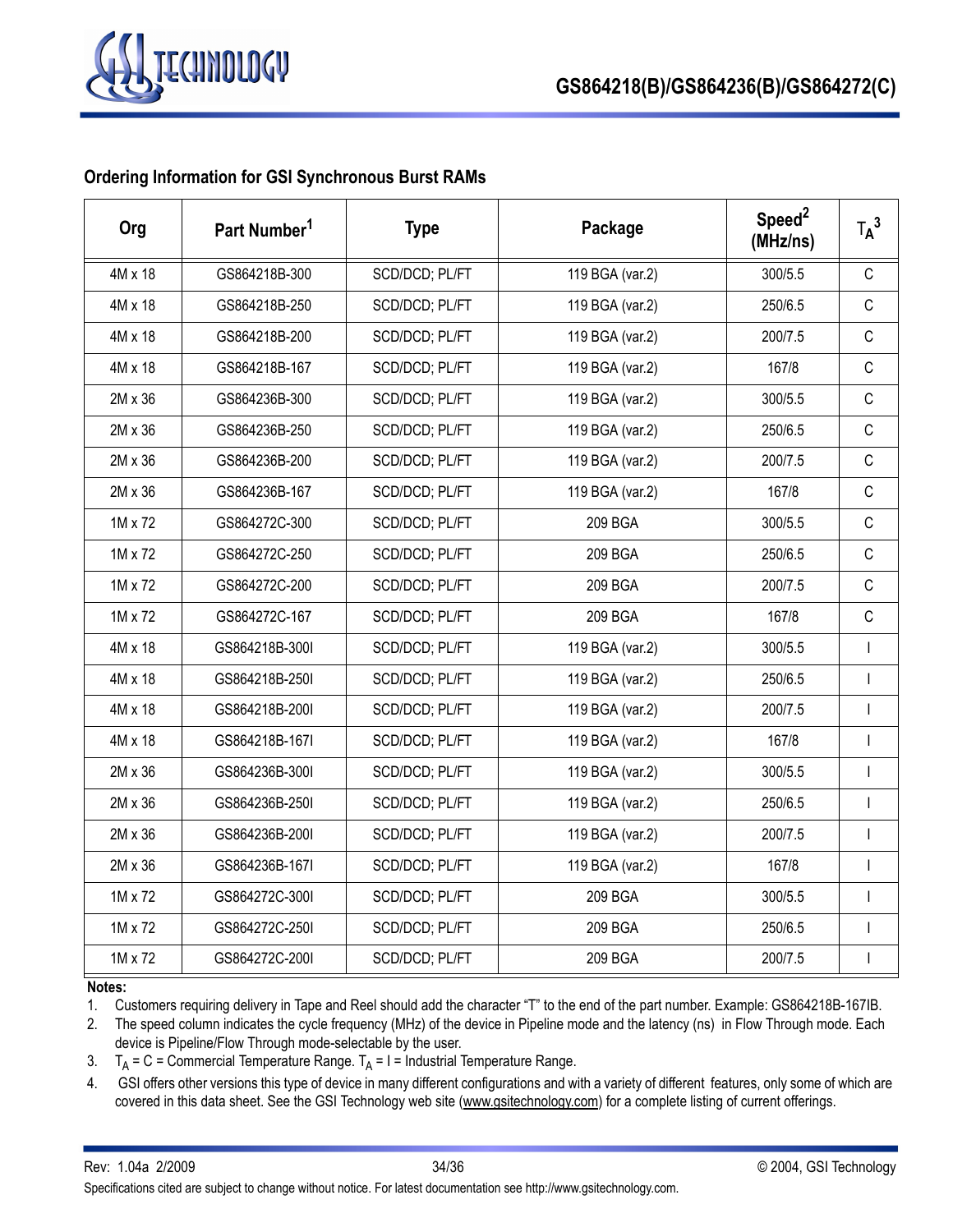

# **Ordering Information for GSI Synchronous Burst RAMs (Continued)**

| Org     | Part Number <sup>1</sup> | <b>Type</b>    | Package                        | Speed <sup>2</sup><br>(MHz/ns) | $T_A^3$      |
|---------|--------------------------|----------------|--------------------------------|--------------------------------|--------------|
| 1M x 72 | GS864272C-167I           | SCD/DCD; PL/FT | 209 BGA                        | 167/8                          | $\mathbf{I}$ |
| 4M x 18 | GS864218GB-300           | SCD/DCD; PL/FT | RoHS-compliant 119 BGA (var.2) | 300/5.5                        | C            |
| 4M x 18 | GS864218GB-250           | SCD/DCD; PL/FT | RoHS-compliant 119 BGA (var.2) | 250/6.5                        | C            |
| 4M x 18 | GS864218GB-200           | SCD/DCD; PL/FT | RoHS-compliant 119 BGA (var.2) | 200/7.5                        | C            |
| 4M x 18 | GS864218GB-167           | SCD/DCD; PL/FT | RoHS-compliant 119 BGA (var.2) | 167/8                          | C            |
| 2M x 36 | GS864236GB-300           | SCD/DCD; PL/FT | RoHS-compliant 119 BGA (var.2) | 300/5.5                        | C            |
| 2M x 36 | GS864236GB-250           | SCD/DCD; PL/FT | RoHS-compliant 119 BGA (var.2) | 250/6.5                        | C            |
| 2M x 36 | GS864236GB-200           | SCD/DCD; PL/FT | RoHS-compliant 119 BGA (var.2) | 200/7.5                        | C            |
| 2M x 36 | GS864236GB-167           | SCD/DCD; PL/FT | RoHS-compliant 119 BGA (var.2) | 167/8                          | C            |
| 1M x 72 | GS864272GC-300           | SCD/DCD; PL/FT | RoHS-compliant 209 BGA         | 300/5.5                        | C            |
| 1M x 72 | GS864272GC-250           | SCD/DCD; PL/FT | RoHS-compliant 209 BGA         | 250/6.5                        | C            |
| 1M x 72 | GS864272GC-200           | SCD/DCD; PL/FT | RoHS-compliant 209 BGA         | 200/7.5                        | C            |
| 1M x 72 | GS864272GC-167           | SCD/DCD; PL/FT | RoHS-compliant 209 BGA         | 167/8                          | C            |
| 4M x 18 | GS864218GB-300I          | SCD/DCD; PL/FT | RoHS-compliant 119 BGA (var.2) | 300/5.5                        | $\mathbf{I}$ |
| 4M x 18 | GS864218GB-250I          | SCD/DCD; PL/FT | RoHS-compliant 119 BGA (var.2) | 250/6.5                        |              |
| 4M x 18 | GS864218GB-200I          | SCD/DCD; PL/FT | RoHS-compliant 119 BGA (var.2) | 200/7.5                        |              |
| 4M x 18 | GS864218GB-167I          | SCD/DCD; PL/FT | RoHS-compliant 119 BGA (var.2) | 167/8                          | $\mathbf{I}$ |
| 2M x 36 | GS864236GB-300I          | SCD/DCD; PL/FT | RoHS-compliant 119 BGA (var.2) | 300/5.5                        |              |
| 2M x 36 | GS864236GB-250I          | SCD/DCD; PL/FT | RoHS-compliant 119 BGA (var.2) | 250/6.5                        |              |
| 2M x 36 | GS864236GB-200I          | SCD/DCD; PL/FT | RoHS-compliant 119 BGA (var.2) | 200/7.5                        | $\mathbf{I}$ |
| 2M x 36 | GS864236GB-167I          | SCD/DCD; PL/FT | RoHS-compliant 119 BGA (var.2) | 167/8                          |              |
| 1M x 72 | GS864272GC-300I          | SCD/DCD; PL/FT | RoHS-compliant 209 BGA         | 300/5.5                        |              |
| 1M x 72 | GS864272GC-250I          | SCD/DCD; PL/FT | RoHS-compliant 209 BGA         | 250/6.5                        |              |
| 1M x 72 | GS864272GC-200I          | SCD/DCD; PL/FT | RoHS-compliant 209 BGA         | 200/7.5                        |              |
| 1M x 72 | GS864272GC-167I          | SCD/DCD; PL/FT | RoHS-compliant 209 BGA         | 167/8                          |              |

#### **Notes:**

1. Customers requiring delivery in Tape and Reel should add the character "T" to the end of the part number. Example: GS864218B-167IB.

2. The speed column indicates the cycle frequency (MHz) of the device in Pipeline mode and the latency (ns) in Flow Through mode. Each device is Pipeline/Flow Through mode-selectable by the user.

- 3.  $T_A = C =$  Commercial Temperature Range.  $T_A = I =$  Industrial Temperature Range.
- 4. GSI offers other versions this type of device in many different configurations and with a variety of different features, only some of which are covered in this data sheet. See the GSI Technology web site (www.gsitechnology.com) for a complete listing of current offerings.